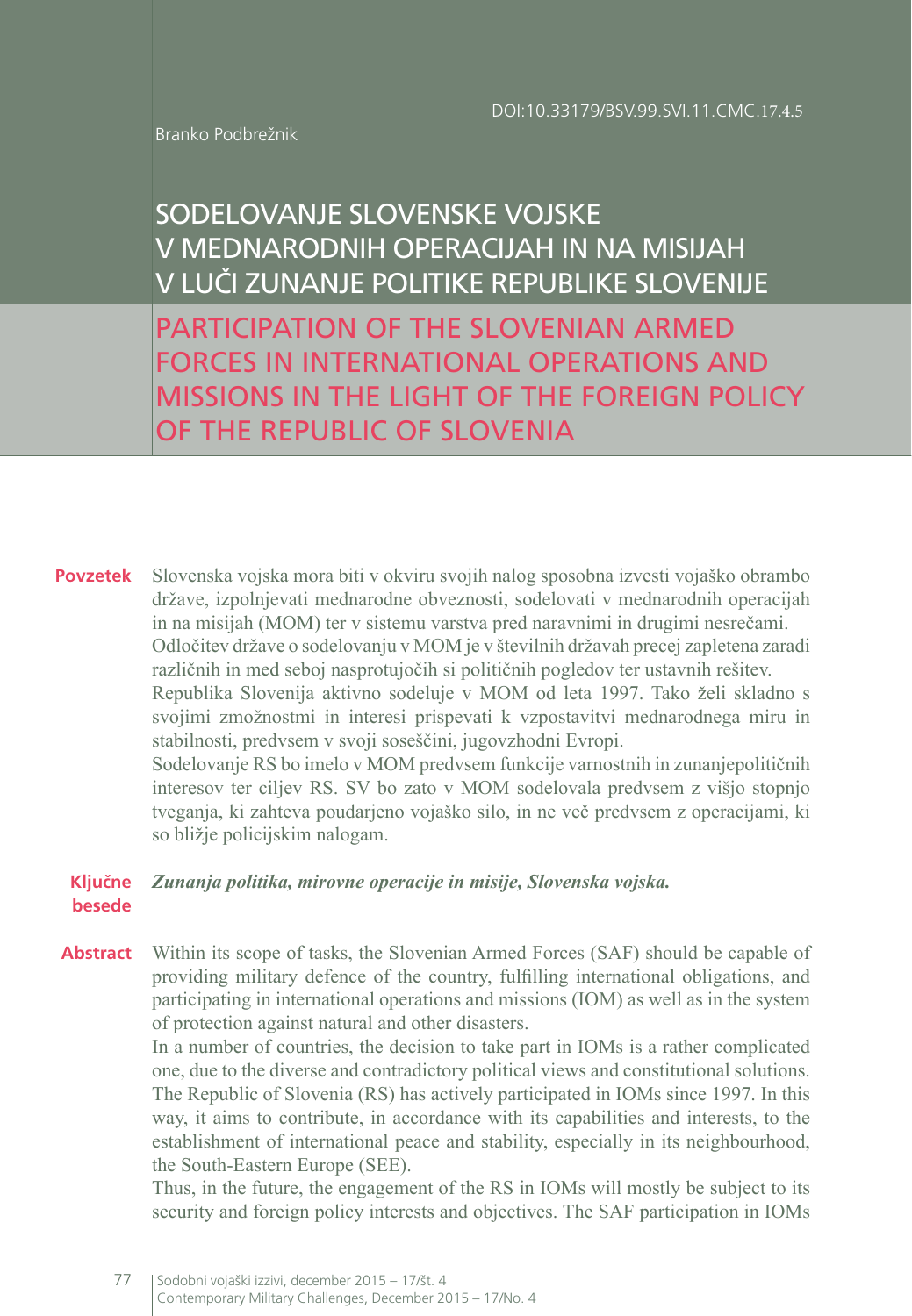will no longer primarily include operations closer to police tasks, but rather those associated with a higher level of risk requiring enhanced military force.

#### *Foreign policy, peace operations and missions, Slovenian Armed Forces.* **Key words**

Due to the influence of many factors, the modern security environment is dynamic variable and marked with crisis events. Uncertainty and instability in crisis areas cause challenges, risks and threats to the operation of the international community actors. Stabilization of the situation in any crisis area requires a coordinated and integrated planning and use of the available political, civilian and military resources. The decision on the participation of national capabilities must be supported by a clearly defined exit strategy and objectives, which set out the essential functions in determining foreign policy priorities. Slovenia acknowledges the current situation and possible developments in the international political, economic and security situation in Europe and the world and builds upon the values, interests and objectives which are fundamental for the development of the Slovenian nation and the Slovenian state. Slovenia is also aware that this development can only be guaranteed in conditions of lasting peace and stability both in Europe and in the world. In international relations, Slovenia advocates a peaceful resolution of conflicts and rejects the use of force. It supports arms control, disarmament and the non-proliferation of weapons of mass destruction. **Introduction**

> With its active participation in IOMs, the SAF aims to accomplish its development goals and fulfill its commitments in international organizations (UN, NATO, EU and OSCE). With its participation in IOMs, the SAF supports and enhances the development of national capabilities. The involvement of the SAF in IOMs also includes the provision of support to the diplomatic and civilian services in the framework of international rescue operations or interventions.

> The participation of the SAF in the first IOMs was originally a political decision, which was adopted quickly, without a comprehensive expert analysis and heavily influenced by our desire to be integrated into NATO.

> At the same time, the question arises whether the SAF participation in IOMs is motivated by the need of foreign policy rather than that of national security. The participation in IOMs is of particular importance for the SAF since such training enables rapid progress in the building of combat readiness, which is also important for national security. Furthermore, it is also necessary to train for individual situations in which armed forces may find themselves and which cannot be simulated in different training conditions. This article tries to answer the following questions: What is the role of the SAF in the implementation of the Slovenian foreign policy? Is the SAF a credible partner in the implementation of the Slovenian foreign policy? The article also builds on the assumption that the involvement of the SAF in IOMs requires a political consensus.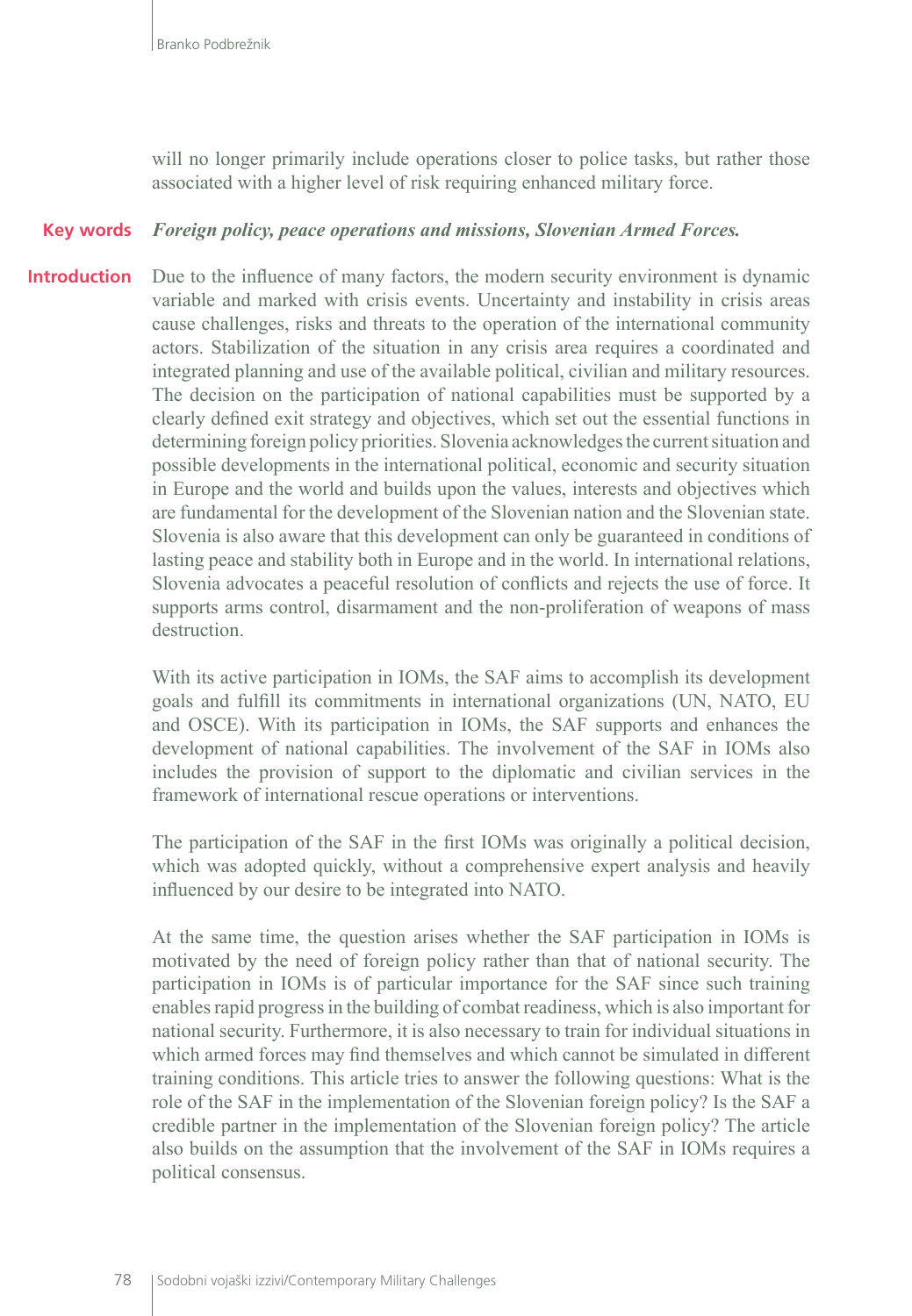This article presents the objectives of the Slovenian foreign policy, with the SAF as one of its operational instruments. It discusses the relationship between the Slovenian foreign policy and the SAF. It tries to establish whether Slovenia has its own national foreign policy objectives regarding the participation of the SAF in IOMs or it is simply fulfilling the objectives of international security organizations. It presents the basic strategic acts which define the participation of the SAF in IOMs.

The primary aims of this article are:

- To present the fundamental principles of the Slovenian foreign policy.
- To present and classify IOMs, with the emphasis on those operations which allow the participation of the SAF.
- To analyse the political and security reasons for engaging in those operations.
- To present the legal regulation of collective security in relation to the basic documents on IOMs in Slovenia.
- To present the contribution of the SAF to the fulfillment the obligations which arise from the membership of Slovenia in international organizations.

# **1 METHODS**

In order to describe the characteristics of IOMs and Slovenian foreign policy, the article relies on the study, analysis and comparison of various domestic and foreign professional literature and command and control documents, as well as on the analysis of the decisions of the RS Government and final reports from individual peacekeeping operations. Conversations with certain persons responsible for command and control in the SAF were carried out, serving as an additional empirical research method for influencing some of my opinions and conclusions. The conclusion of the article is based on the method of research which builds upon the participation in the process of adopting decisions on the deployment of SAF soldiers in peace operations, the monitoring of the stages of preparation and conduct of activities, and the analysis after the end of participation in certain peace operation.

To some extent, my work was impeded by limited possibilities for collecting individual data on the conduct of the IOMs attended by SAF members, units and commands, since these data are marked with a certain level of classification.

# **2 SLOVENIA'S FOREIGN POLICY**

The basic values of the Republic of Slovenia are enshrined in the Slovenian Constitution. Furthermore, the activities of Slovenia in the area of foreign affairs are also governed by the 2001 Foreign Affairs Act (ZZZ-1-UPB-1), Basic Constitutional Charter on the Sovereignty and Independence of the Republic of Slovenia, Declaration on the Foreign Policy of the Republic of Slovenia, Resolution on the Guidelines for National Security of the Republic of the Republic of Slovenia, the 2001 and 2010 Resolution on the National Security Strategy of the Republic of Slovenia, and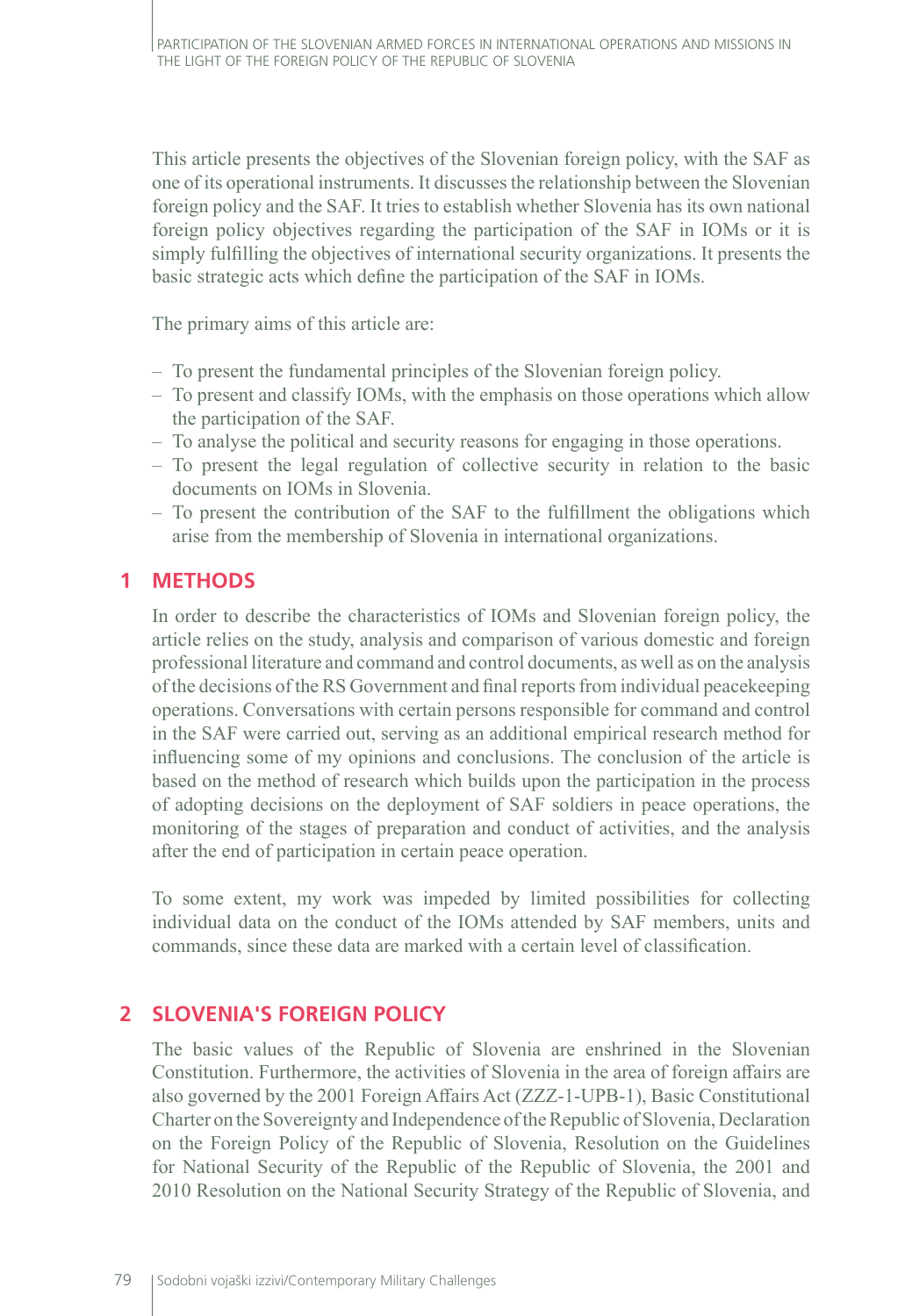the documents Suitable Foreign Policy and Defence Strategy of the Republic of Slovenia.

According to the Declaration on the Foreign Policy of the Republic of Slovenia (Official Gazette of the RS, No. 108/1999) (hereinafter referred to as: Declaration), the stability of South-Eastern Europe (hereinafter referred to as: SEE) is one of Slovenia's vital interests. This region also represents the very part of Europe in which Slovenia, together with its strategic partners, has to establish itself as an important international factor. Through its active role in this region, particularly in Bosnia and Herzegovina and Montenegro and in the resolution of the so-called Kosovo question, Slovenia has established itself as an important partner of NATO and the EU and, also through its participation in the UN Security Council (UNSC), proved to be a credible partner in the settlement of the situation in this part of Europe.

Due to political, security, economic and other interests and reasons, Slovenia plays an active role in SEE and therefore actively supports the efforts and initiatives of the international community for the stabilisation and development of the region. Within the Stability Pact for South-Eastern Europe, Slovenia cooperates with the EU and other members, with particular emphasis on economic projects, human rights protection, protection of minorities and in the area of humanitarian issues assistance in the mitigation of the consequences of war. Slovenia's interests include the development of its relations with both entities in Bosnia and Herzegovina (Federation and Republika Srpska), while at the same time maintaining firm support to the implementation of the Dayton Agreement. Furthermore, Slovenia continues to develop its relations with Macedonia, Albania and other countries in the region. With its active role and support to the democratic processes in the region, Slovenia is becoming an important and trustworthy partner of the international community in the settlement of the situation in this part of Europe.

Slovenian foreign policy is based on the maintenance of the Slovenian national identity and at the same time openness to the world. A successful foreign policy must represent an effective instrument for the development of the Slovenian economy and the promotion of Slovenia in the world.

According to the Declaration, given the ever increasing links between the European countries in the economic as well as security and defence areas, the strategic development and security interest of Slovenia was, at the time of the preparation of the Declaration, the accession to the EU, WEU and NATO. At that time, in order to accelerate its economic development and strengthen its international role, Slovenia aspired for active and equal participation in major international organisations and institutions. Fundamental values to be advocated by the Slovenian foreign policy certainly included a safe position in the international community. Although Slovenia was not exposed to direct security challenges, it was faced with the possibility of unpredictable security challenges in the following century. The fact is that Slovenia was situated on the outskirts of the unstable region of the Balkans and SEE and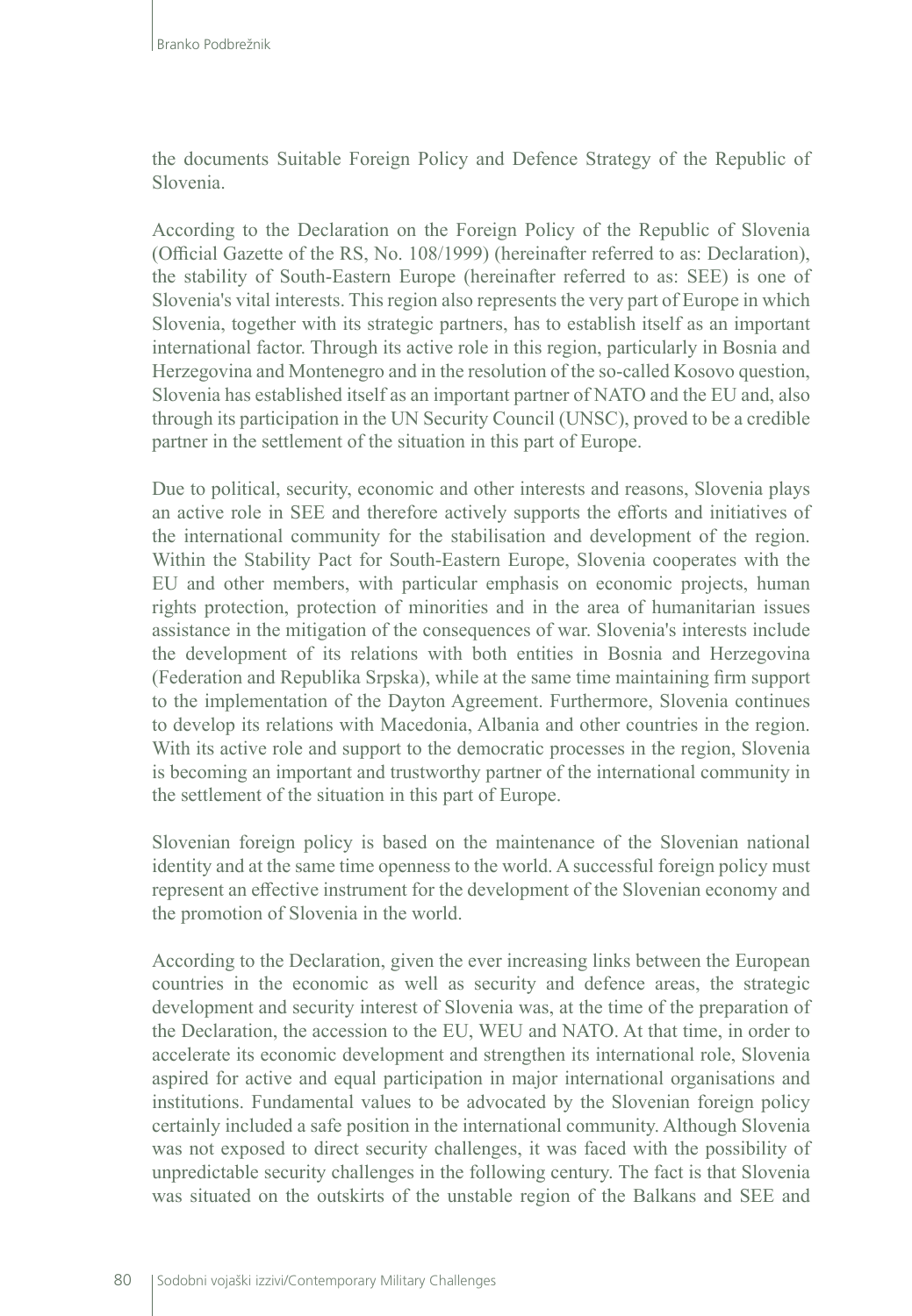that its Mediterranean location also required maximum attention on the long-term strengthening of the security situation. As a new state with limited power, Slovenia had to ensure long-term security, primarily through good relations with its neighbors, integration into reliable alliances and active participation in the systems of collective security.

The international situation of that time and Slovenia's future plans therefore included its accession to NATO. In the past, the integration into the Alliance was therefore one of the fundamental strategic national interests of Slovenia and its foreign policy. In order to pursue this national interest, which was also confirmed by the decisions of the National Assembly, Slovenia, as a partner, must actively cooperate with NATO and participate in its activities and structures. In times of international stability, the security of small countries is not under threat. However, the history of the last century confirms that in periods of international crises, small countries which are not firmly rooted in strong and reliable alliances are exposed to dangerous security challenges. With its adequate foreign policy decisions and actions, Slovenia has consolidated its position as a NATO member. This means that Slovenia has demonstrated its partnership with NATO with its clear foreign policy positions, actions and activities. For improving that partnership, Slovenia's active role and participation in the efforts to reduce crisis areas in the Balkans and Afghanistan are of particular importance.

In the process of building a new European and transatlantic security structure, the EU and OSCE are also playing an increasingly important role. The accession of Slovenia to the EU, which, in addition to NATO and in cooperation with it, is becoming an important factor of the European security, also represented a strategic objective of the foreign and security policy. It took place in parallel with the accession to NATO. With its successful development and foreign policy, Slovenia has established itself as a Central European country, which has created the necessary conditions and expectations of the international community about its active involvement in the crisis area of the SEE. Based on the fundamental values and strategic interests, the priority objectives of the Slovenian foreign policy are the strengthening of its international position and reputation, good and stable relations with all the neighbouring countries, full EU and NATO membership, membership in the OECD, active role in the UN, OSCE, WTO, CEFTA and in relations with EFTA, closer cooperation with the countries of the Central Europe within CEI, in the context of trilateral cooperation (Italy, Slovenia, Hungary) and in other similar structures, active participation of Slovenia in the stabilisation of the SEE region, and the strengthening of economic cooperation. On the basis of its geographical, political, economic, cultural and historical characteristics, Slovenia's primary posture in the implementation of its foreign policy is that of the adherence to the basic principles of international law. It also demonstrates its commitment to the respect of fundamental human rights at home and abroad, and provides assistance in solving complex situations, both in its neighbourhood and elsewhere. Slovenia can only promote its national interests based on the power of arguments, relying, in a balanced way, on the alliances of states, associations and international institutions. In doing so, its guiding fundamental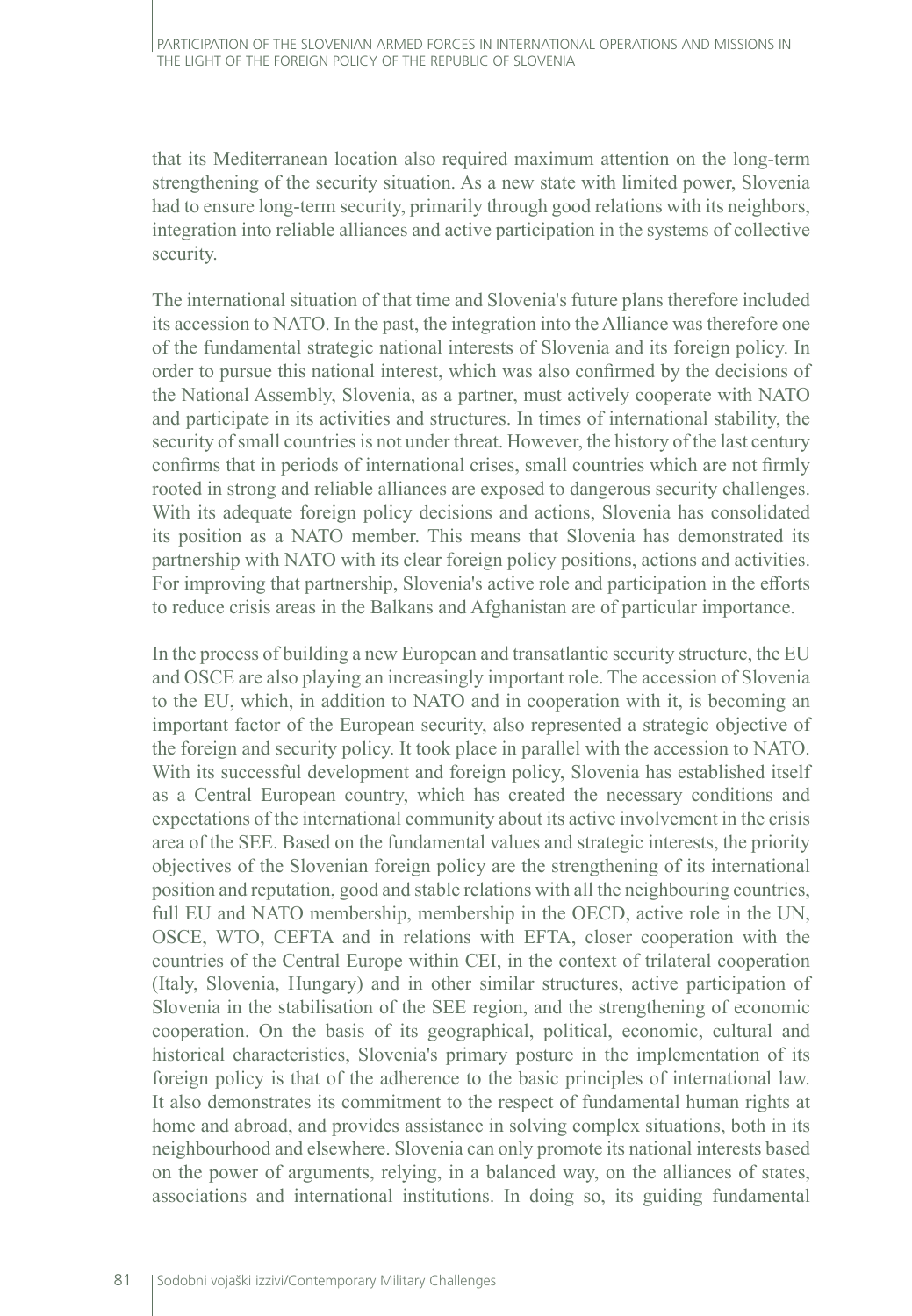values are those of peace, security, prosperity, territorial integrity, protection and promotion of national identity. The basic principles underlying the activities of Slovenia in the area of international relations are and will always be democracy, the respect for human rights and the rule of law.

#### **2.1 Declaration on the Foreign Policy of the Republic of Slovenia**

The Preamble of the Declaration stipulates that the Slovenian foreign policy must advocate two fundamental values: security and prosperity of the state and its citizens, as well as the basic foreign policy interests and objectives based on a broad political consensus achieved by the parliamentary parties.

It also lays down that the primary foreign policy task of this Declaration is the normalisation of relations with the neighbouring countries based on mutual trust and respect. The Declaration emphasizes that Slovenia pursues the same objectives and principles as the EU, with a particular focus on the principle of equality. Based on the adopted Declaration, Slovenia has aligned its legislation with the legislation of the EU in order to create conditions for the free movement of goods, services, capital and people. In accordance with the objectives of the 1992 Treaty on the European Union, Slovenia wanted to participate in the process of the enlargement and deepening of the Union also on the basis of the signed European Agreement, the implementation of which, along with the negotiations and implementation of pre-accession strategy, constitutes one of the strongly interconnected parts of the process of Slovenia's integration into the EU. The Declaration also defines Slovenia's priorities within the EU and NATO, especially with regard to the increasingly strategic EU open-door policy towards other European countries in the context of the globalisation processes. Slovenia has paid special attention to that and has accordingly supported the EU Common Foreign and Security Policy, even before acquiring full EU membership (Declaration on the Foreign Policy of the RS, 1999).

#### **2.2 Resolution on the National Security Strategy of the Republic of Slovenia**

The Resolution on the Guidelines for National Security of the Republic of Slovenia (Official Gazette of the RS, no. 71/1993) did not provide a clear definition of Slovenia's security interests, although it was evident from its content that it defined the basic principles of national security. The amendment to the Resolution on the Guidelines for National Security of the RS (1994) provided the basis for the integration of Slovenia into European and other international economic and political structures. At the same time, Slovenia assumed both the rights and responsibilities required by those structures in the field of defence, with the exception of the provision of peacekeeping forces in the area of former Yugoslavia pending the resolution of the crisis of that time. Concurrently, the integration into NATO and the Western European Union as NATO's European pillar became Slovenia's objective for the first time. Those were the strategic principles of Slovenia which started its participation in first peace operations in 1997.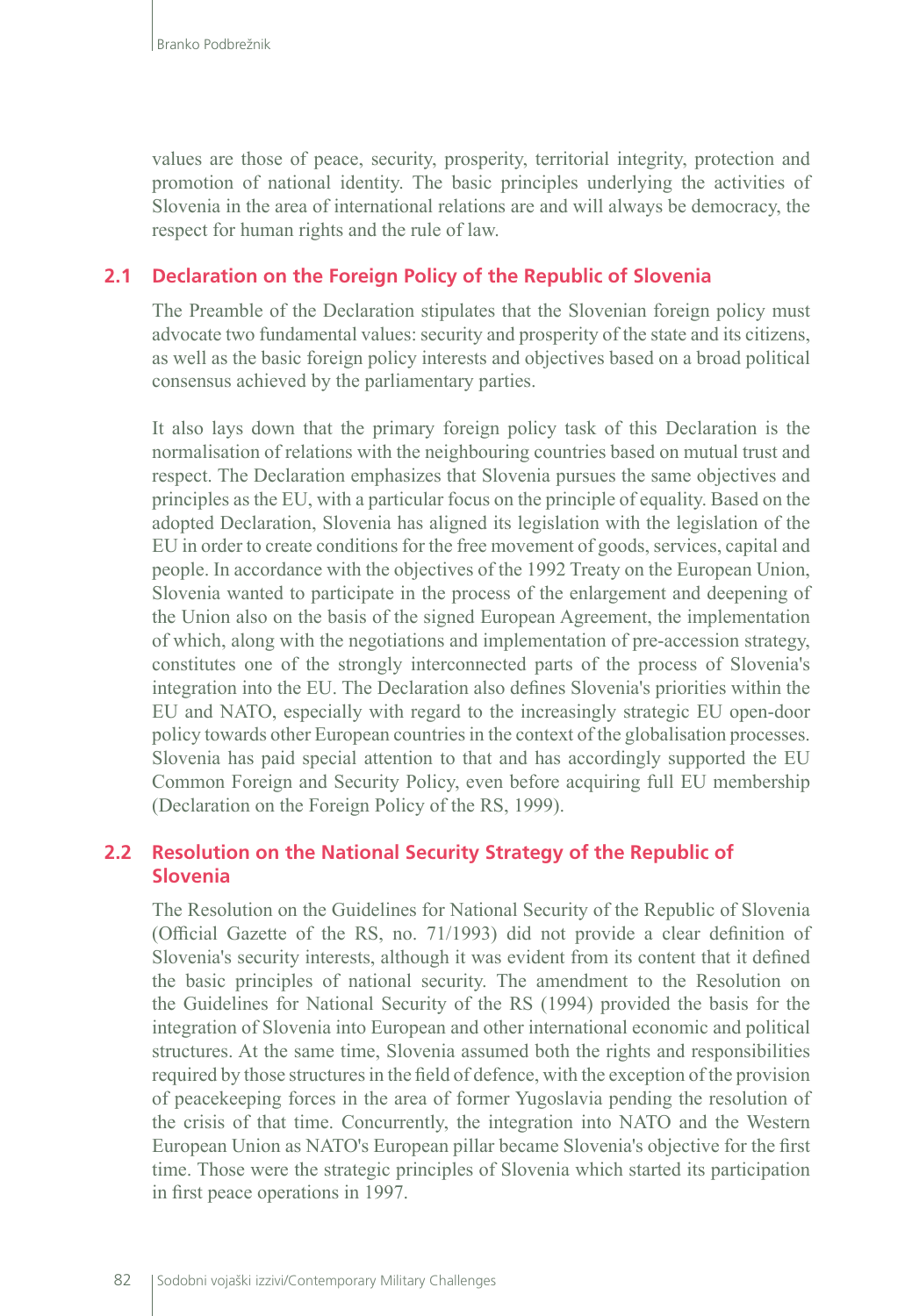Resolution on the National Security Strategy of the RS (Official Journal of the RS, no. 56/2001) defines Slovenia's security interest within the framework of the EU and NATO membership. In order to pursue that national interest, Slovenia must actively and comprehensively prepare for assuming the allied tasks through the Membership and Partnership for Peace Action Plan. For the first time, the SAF is clearly identified as a partner in attaining the foreign policy objectives. The Resolution also stipulates that within the system of collective defence, the defence system will perform tasks assumed by Slovenia with the accession to NATO. The SAF is responsible for military defence of Slovenia. Its main task is, in addition to deterring aggression, military defence of the state. Its other tasks include the fulfilment of obligations resulting from international treaties, participation in peace support and humanitarian operations, participation in civil protection and disaster relief in the event of natural and other disasters and the performance of other tasks defined by the law.

### **2.3 Strategy of Participation of the Republic of Slovenia in International Operations and Missions**

The Strategy of Participation of the Republic of Slovenia in International Operations and Missions (Official Gazette of the RS, no. 19/10) was the first security policy and military defence document in the form of the strategy of participation in the IOM. This document consolidates the strategic and political guidelines regarding the participation in IOMs and revises them. The strategy of Slovenia's participation in international operations and missions provides a framework for decision-making on participation and defines a general set of capabilities for its implementation. The document defines the response to changes in the global environment which require a new approach, development and application of an integrated set of instruments and activities, including political, diplomatic, civilian, military, development and other instruments. In this context, particular emphasis should be given to a coordinated conduct of activities, effective coordination, consistent implementation of the policy of participation in international operations and missions, as well as the involvement of all national-level actors at all the stages of participation, from planning to implementation. In this way, Slovenia contributes to the establishment and maintenance of international peace and security, stability, democracy, humanitarian aid, establishment of the rule of law, strengthening of human rights and fundamental freedoms, development of civil society, strengthening of sustainable development in the international community and assistance in the event of natural and other disasters and thus enhances its own security. The strategy is in line with other important documents governing the field of national security, foreign policy, including development cooperation, and other strategic documents and relevant legislative acts. The strategy sets out the conditions for proper definition of strategic and implementation objectives, strengthening of analytical support in decisionmaking, greater flexibility, strengthening of coordination in order to achieve an integrated approach and synergies, achieving multiplicative effects and shortening the response time for adopting a decision on participation in a new IOM and the deployment of troops to that IOM. The strategy also sets out the legal framework for the participation of Slovenia in IOM, including the Constitution, Government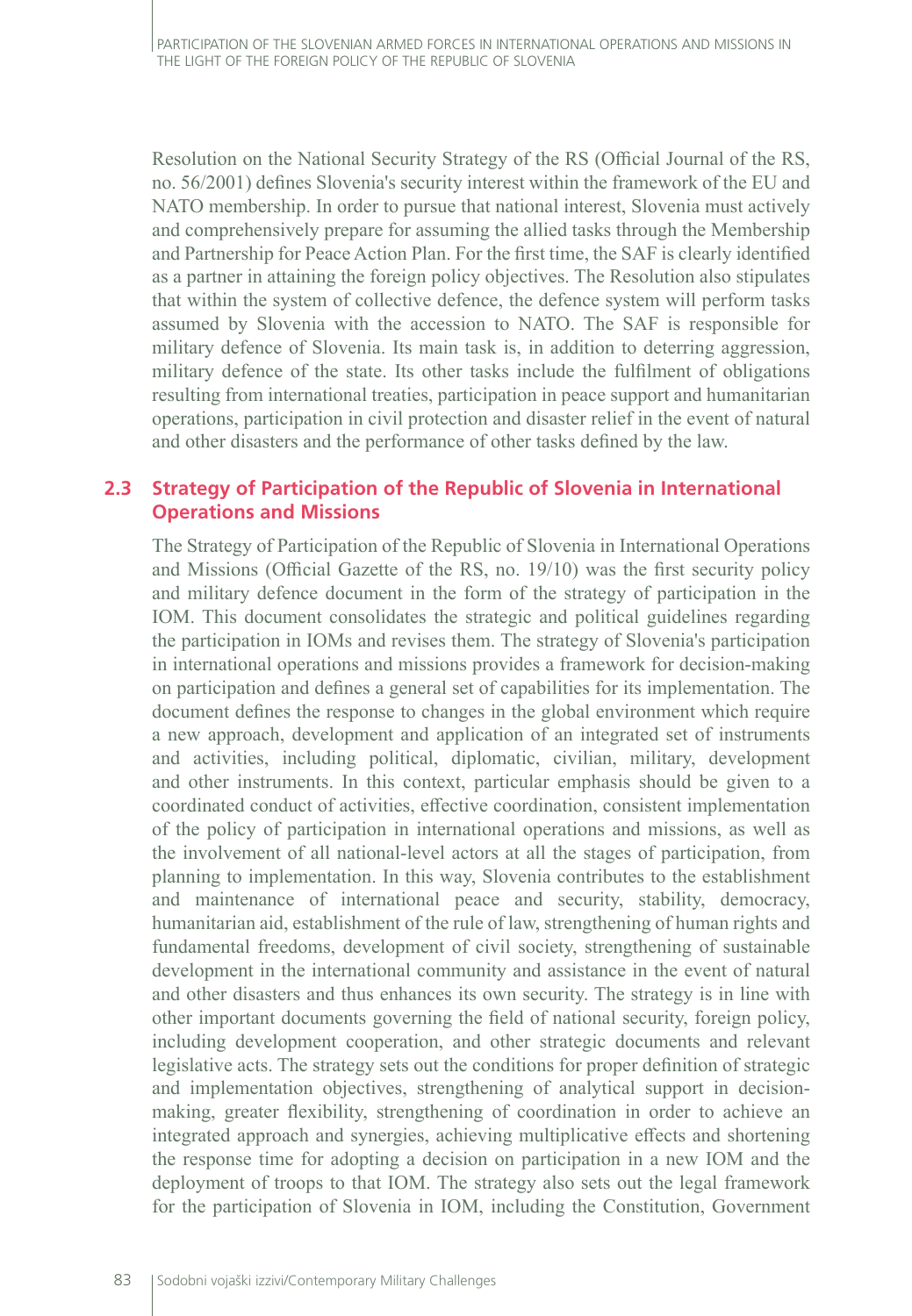of the Republic of Slovenia Act, Foreign Affairs Act, Defence Act, Secondment of Personnel to International Civilian Missions and International Organizations Act, Police Act, Protection Against Natural and Other Disasters Act and other legal and implementing acts. The Strategy of participation of Slovenia in international operations and missions represents a response to the changing security environment and new global challenges which are specified in more detail in the Resolution on the National Security Strategy of the RS, Foreign Policy Strategy of the RS, Public Security Strategy, Resolution on International Development Cooperation of the RS for the period until 2015 and Resolution on the National Programme of Protection against Natural and other Disasters for the Period between 2009–2015. The resulting changes require the development of a comprehensive set of mechanisms and active participation in joint efforts of the international community for the prevention, management and resolution of conflicts, post-conflict reconstruction at the global level and assistance in the event of natural and other disasters. Upon a comprehensive examination of the Strategy, my conclusion is that this document represents a link between political positions and provisions for the executive level.

#### **2.4 2008–2012 Coalition Agreement**

In November 2008, the parties Social Democrats, Zares, Democratic Party of Pensioners of Slovenia and the Liberal Democracy of Slovenia concluded the Coalition Agreement on Cooperation in the Government of the RS for the 2008-2012 Term.

The coalition contract or agreement is not a legal act, but rather a political agreement concluded by the Government partners. It represents a political commitment of Government parties. Therefore, the sanctions in the event of a breach of contract are merely political. Since the coalition agreement is only a political commitment, there are no legal sanctions nor is the agreement examined by legal authorities.

However, I believe that it is necessary to explain the Government agreement on the IOM policy. The coalition partners made a commitment that Slovenia will participate in peace operations according to the principles of concentration and specialisation and assume obligations in operations based on UN Security Council resolutions. It will promote good practice in the performance of the role of parliamentary discussions on the deployment of units and individuals abroad and strengthen interministerial coordination in the field of deployment to IOMs. The coalition partners agreed that the Government will give priority consideration to the recall of military instructors in Iraq and the continued role of Slovenia in operations in Afghanistan. At the same time, they committed to design and prepare a clear strategy of participation of the SAF in IOMs and increase the role of the National Assembly in deploying the SAF members and other state authorities of the RS to IOMs, on the basis of broad political support of the National Assembly.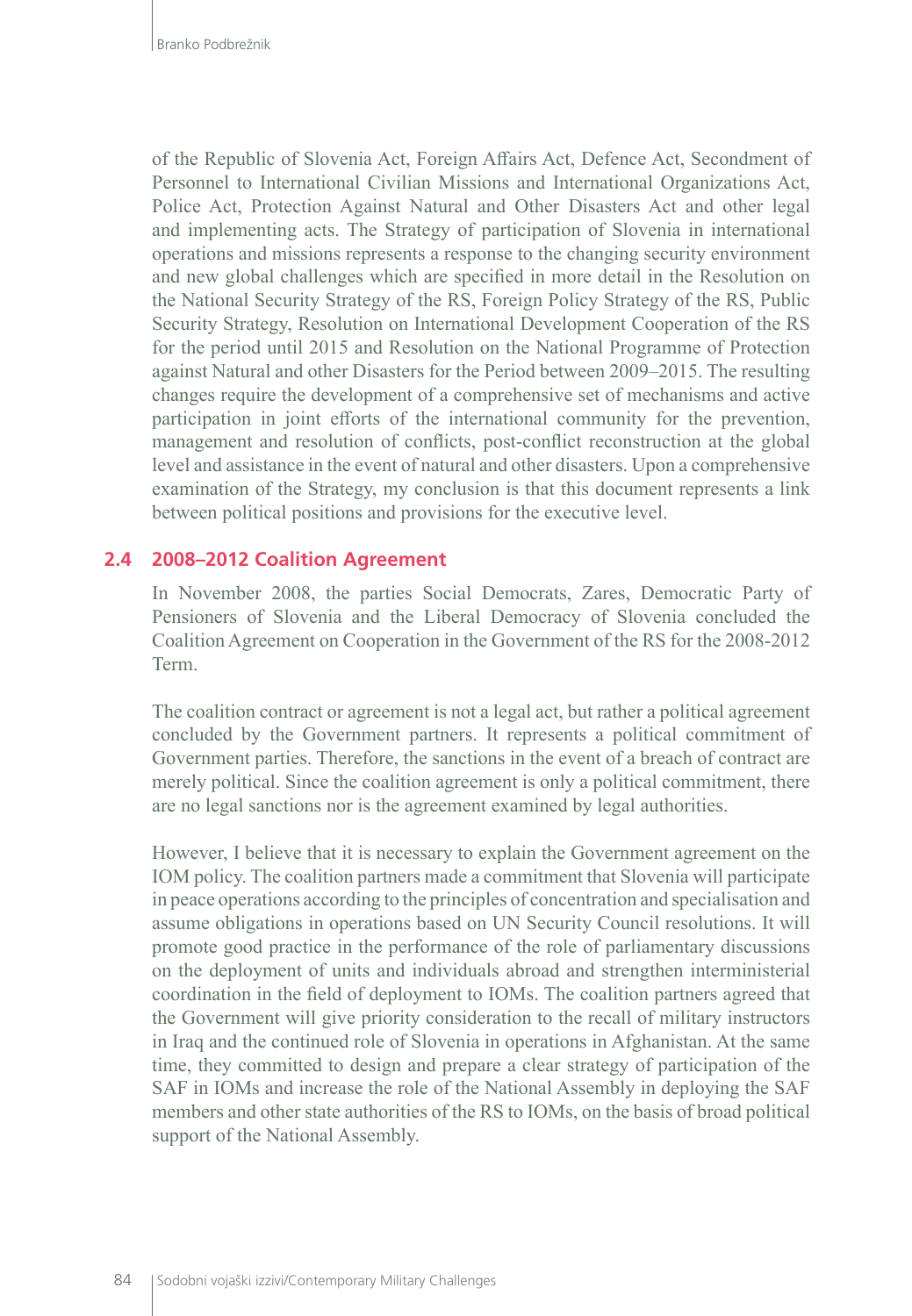Following the review of the Coalition Agreement, it is clear that the SAF will continue to perform its tasks abroad primarily as a result of the RS foreign policy interests, whereas the security interest plays a secondary role.

### **2.5 2012–2015 Coalition Agreement**

On 25 January 2012, the parties Slovenian Democratic Party, Gregor Virant's Civic List, Democratic Party of Pensioners of Slovenia, Slovenian People's Party and New Slovenia - Christian People's Party concluded the Contract for Slovenia 2012–2015, a coalition agreement on cooperation in the RS Government for the 2012–2015 term.

In Chapter 11 of this Contract, the coalition partners committed themselves to increase the effectiveness of the defence system based on internal reserves. In contrast to the past coalition agreements, the present agreement does not refer to or define the role and scope of the SAF participation in IOMs, which probably means that there will be no significant changes to the current scope of SAF participation. In accordance with the current situation, individual changes will be stipulated in the decisions of the RS Government. The present coalition agreement also makes no provision for any changes in the decision-making on participation in a specific IOM which were suggested in the previous coalition agreement.

# **3 INTERNATIONAL PEACE OPERATIONS**

In the broadest sense of the world, peace operations include all forms of military and non-military activities which take place in the context of political and diplomatic efforts for the establishment and maintenance of international peace. Since the beginning of the 19th\*\*\* century, peace operations are an instrument of foreign policy. At the end of the Cold War, i.e. after 1989, they acquired new meaning. They represent one of the most visible activities of the UN, although many operations still take place outside the framework of that organisation. Peace operations therefore include all forms of military and non-military activities for the establishment and maintenance of international peace. Typically, these activities have an international mandate, usually approved by international organizations (most desirably by the UNSC). Peace operations are conducted by international organizations (such as UN), regional organizations (such as NATO, EU and OSCE) or ad hoc coalitions of states (Jelušič, 2003, pp. 20–21).

At the end of the Cold War, various threats to the world peace emerged, such as religious, economic and national conflicts in different parts of the world. In parallel, peace operations increased in number and scope as well as complexity. Standard peace operations, which were characteristic of the period of the Cold War, grew into complex, integrated operations, which include political, military and humanitarian activities.

Today, there are many different classifications of peace operations. The classification below is taken from the Joint Military Doctrine (Peace Support Operations, 1997).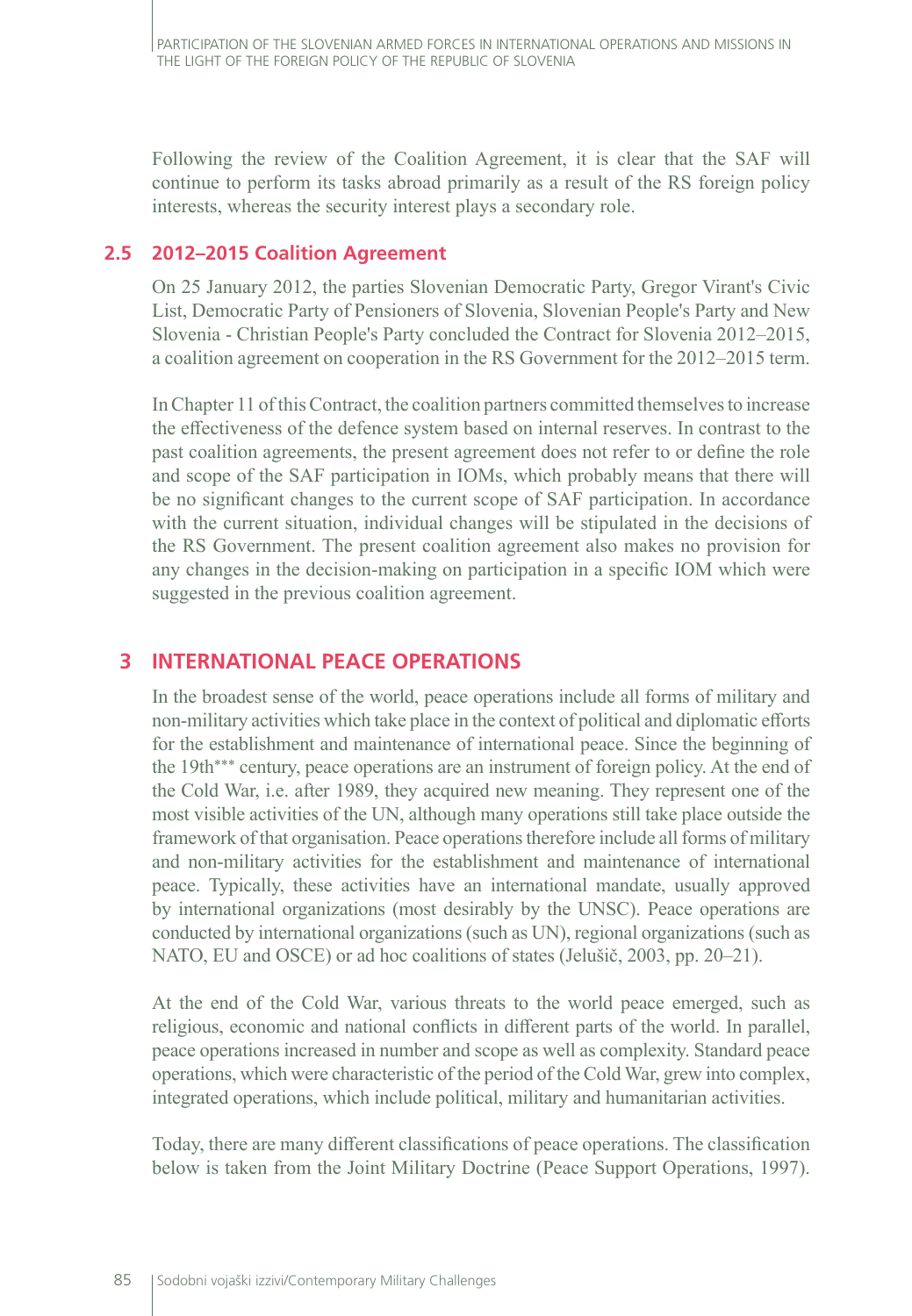It identifies three levels with nine internationally recognized categories of military peace operations.

#### 1. Level

Activities involving a large number of unarmed units or units armed with light weapons performing small movements.

These are:

- Observer missions.
- Separation forces.

#### 2. Level

Conflict resolution before the crisis in individual countries between different nations and the government requires highly skilled forces and heavier weapons as on level 1. It includes the following activities:

- Preventive force deployment,
- Resolution measures in the event of internal conflicts within a state,
- Participation in provisional measures,
- Protection of humanitarian assistance,
- Provision and prohibition of movement.

#### 3. Level

The requirement for intensive major operations with increasing threats and modern coordination of all military efforts.

These are:

- Military sanctions,
- Reestablishment of peace through the use of force,

Various levels with several types of peace interventions include:

- Ceasefire control,
- Demobilization of combatants and assistance in their integration into civil society,
- Protection f population from aggression,
- Disarmament and weapons destruction,
- Protection and escort of refugees and displaced persons,
- Humanitarian assistance,
- Building of state institutions, civilian police and legal order,
- Enforcement of human rights,
- Monitoring of free elections,
- Creation of safe zones and peaceful areas,
- Establishment and maintenance of the various prohibitions (embargo),
- Mandate compliance.

The above-mentioned peace interventions refer not only to peace operations under a UN mandate, but are also recognised and conducted by other international organizations. The diversity of the problems solved by peace operations and the possible short-term transition from one level to another make the conduct of peace operations even more difficult. Although the peace operations are increasingly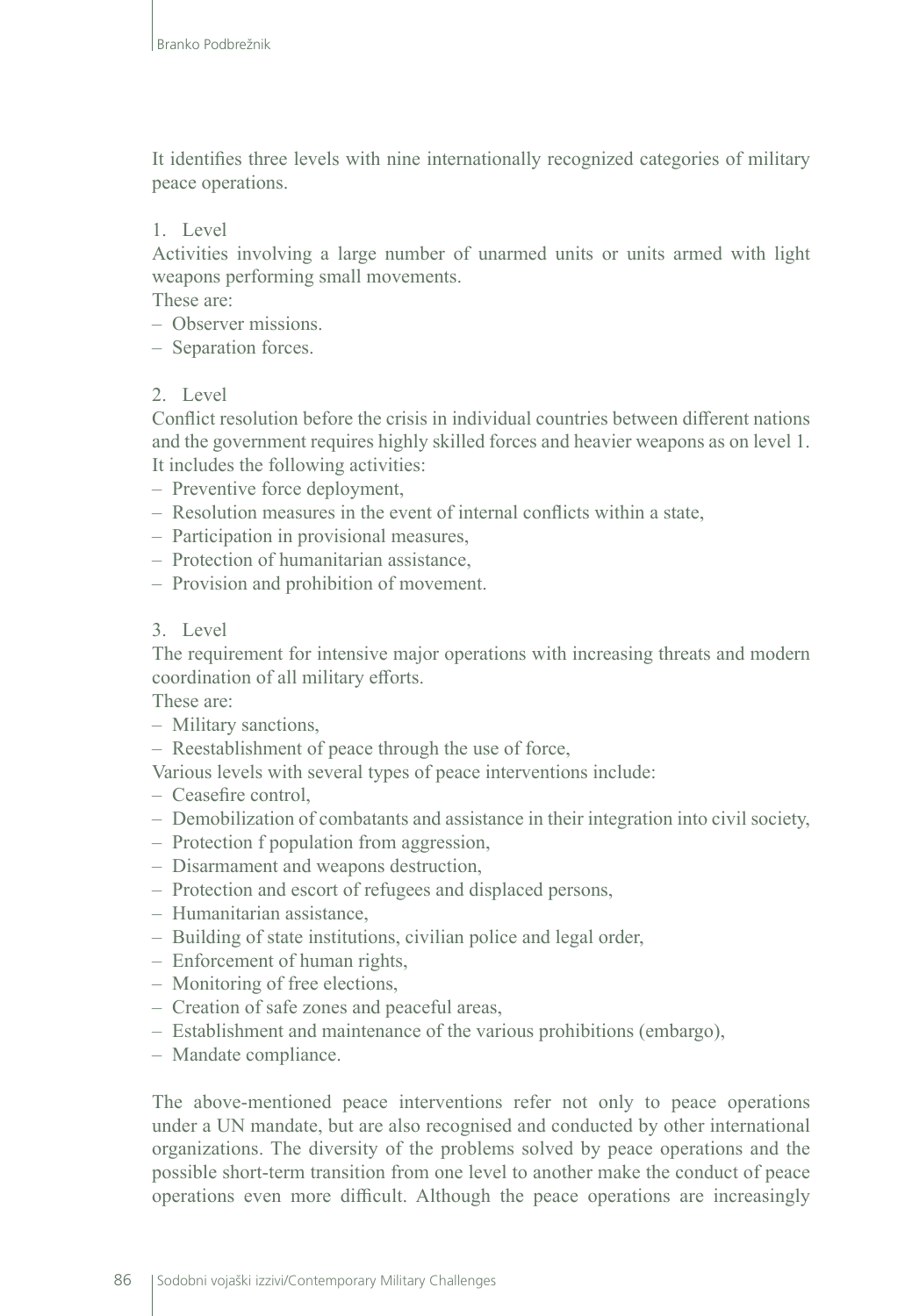standardised, their conduct is also made more difficult by their participants, both countries as well as individuals, since they come from backgrounds which are at different stages of social development. The greatest difficulty are unclear mandates which represent a compromise between the UNSC member states and the international community.

### **3.1 Participation of countries in peace operations**

Individual countries participate in peace operations for various motives. The decision to participate in peace operations is particularly difficult for smaller countries with limited resources in all areas. However, some of the motives for the decision of individual countries to engage in peace operations (Future Place Operations Achieving Success, NATO Defence College, 1997, p. 38) can be organised in the following groups:

#### – Political objectives

Peace operations under the auspices of the international community can achieve results in attaining policy objectives which cannot be achieved by individual countries or can only be achieved over a long period of time. However, it should be noted that such political objectives are acceptable only if they fall under the legal system of the UN. Any other possible ambitions are nonproductive.

#### – Country's reputation

International peace operations, irrespective of the manner of participation, give all participants a better reputation and greater importance at an international level, which is particularly interesting and important for small countries.

#### – Military training and experience

Peace operations create direct, excellent conditions for military units in a wide range of military and humanitarian situations. Such training enables rapid progress in establishing combat readiness, which is also important for national security. In fact, certain situations or circumstances in which armed forces may find themselves cannot be simulated in different conditions of training.

#### – Financial savings

Although peace operations are very expensive, when the crises develop into full-out conflicts, the costs of peace operations are still lower than the costs of individual countries. This is especially true for small countries. The UN introduces specific standards for the costs of individual operations and, certainly, the share of the costs for a soldier of an individual country with respect to the working conditions is lower than otherwise.

#### **3.2 Classification of peace operations**

The classification or basic categorisation of peace operations reveals the complexity and diversity of the tasks facing the international community in the conduct of IOMs.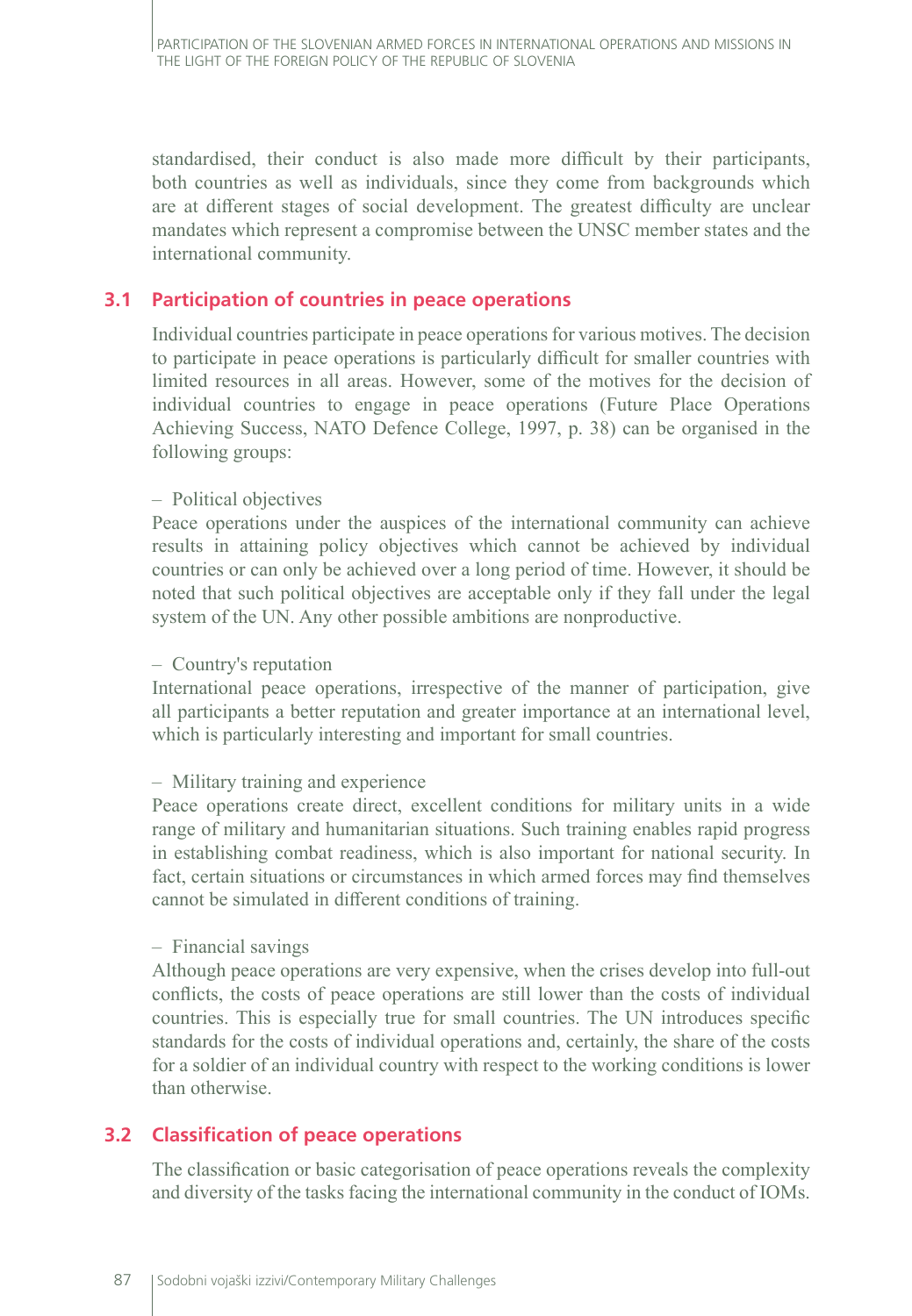Different classifications among organisers (Peace Support Operations, 1997, p. 18) and the emergence of new operations (Future Place Operations Achieving Success, NATO Defence College, 1997, p 33) show that the tasks defined for such operations are difficult to distinguish. They mostly differ a lot from the traditional military tasks and are more similar to police tasks. Nevertheless, they can rapidly escalate into demanding military operations of limited duration and a high degree of dynamics. In principle, however, every classification, regardless of the organizer, shows that these operations are, on the one hand, of peacekeeping nature, and on the other hand, they represent peace enforcement operations. In addition, there are also preventive diplomacy, peacemaking and peacebuilding operations (Jelušič, 2003, p. 20).

Up until now, the SAF only participated in peacekeeping operations. However, due to the active involvement of Slovenia in international structures and due the level of qualification, equipment and experience of the SAF members demonstrated in all peacekeeping operations in which they participated, involvement in other forms of peace operations mentioned above can be expected.

#### **4 REGULATORY FRAMEWORK OF COLLECTIVE SECURITY**

Since its establishment, the UN has been the leading organizer of peace operations. Although today, peacekeeping operations are most commonly associated with the UN, this method of conflict settlement and peace enforcement is not mentioned in the UN Charter, the organisation's basic foundational document. Upon the establishment of the UN, the five major forces called permanent members of the Security Council were assigned the leading role in the maintenance of international peace and security. Chapter 6 of the UN Charter, Articles 33 to 38, provides for the mechanisms for a pacific settlement of disputes, such as negotiation, enquiry, mediation, conciliation, judicial settlement and other peaceful means chosen by the parties to the dispute. These are diplomatic and legal means. Chapter 7 of the UN Charter, Articles 39 to 51, provides for actions with respect to possible threats to peace, breaches of peace and acts of aggression. These measures refer to sanctions and coercive actions. Peacekeeping operations do not fall within any of the above-mentioned categories. Therefore, some experts rank them between Chapters 6 and 7, or even believe that they should be specified in the so-called chapter 6.5 of the UN Charter. Such chapter does not exist. However, peacekeeping activities can be ranked somewhere between, on the one hand, means of conflict resolution which are of diplomatic and legal, but purely non-military and non-violent nature, and on the other hand, military violent means of resolving international conflicts (Jelušič, 2003, p. 22).

Peacekeeping operations, as developed since 1947, especially during the Cold War, demonstrate the inability of the UNSC to establish, on the basis of the consensus of all the permanent members, the standard peace enforcement operations, as defined in Chapter 7 of the UN Charter.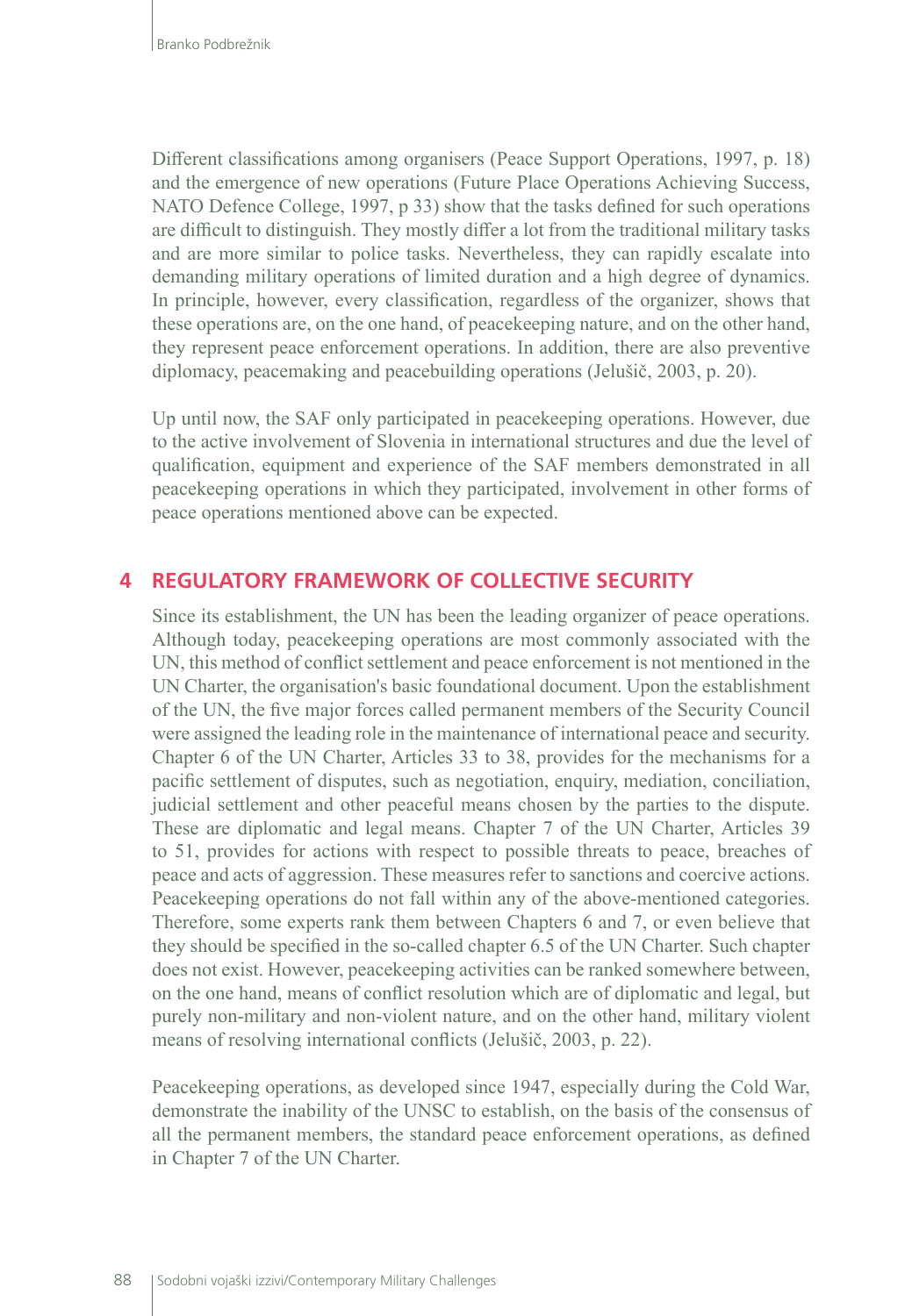The preparation and conduct of peace operations involving the armed forces of different countries also require a series of documents which set out the powers and responsibilities of all the participants. The documents have a very different importance, structure and contents, depending on the factors related to individual operations. Some important basic documents have been developed for the conduct of peacekeeping operations, which, by nature, are high-level political, military and humanitarian international activities The below documents are listed by the UN. However, they are also used, fully or at least in part, by other organizations which carry out peace operations. These documents are (Peace Support Operations, 1997):

- UN Mandate,
- Memorandum of Understanding on the Participation of Forces (MOU),
- Status of Forces Agreement (SOFA),
- Convention on the Safety of the United Nations and Associated Personnel (1994),
- Deployment Conditions,
- Rules of Engagement (ROE),
- Transit Agreement (TA),
- Others.

# **5 LEGAL ASPECTS OF PARTICIPATION OF THE REPUBLIC OF SLOVENIA IN IOMs**

The Ministry of Foreign Affairs is responsible for the process of coordination and examines the initiative for the participation of Slovenia in international operations and missions. The Secretariat of the National Security Council supplements the initiative with risk assessment and forms an opinion. The coordinated and amended proposal is examined by the Ministry of Foreign Affairs, Ministry of Defence and Ministry of the Interior at the ministerial level or the level of secretaries of state. The proposal contains a justification, including a clear participation objective and a legitimate international mandate, the assessment of the most appropriate range of mechanisms, activities and necessary resources, definition of expected effects, intelligence and information as well as intelligence and security support, and the assessment of security risks. The Ministry of Foreign Affairs and the responsible ministry submit the coordinated and amended proposal to the RS Government for decision.

The current legal bases in Slovenia governing the area of participation of the SAF members in peace operations are:

- UN Charter and Security Council Resolution,
- Constitution of the Republic of Slovenia,
- Defence Act,
- Service in the Slovenian Armed Forces Act,
- Foreign Affairs Act,
- Military Doctrine,
- Strategy of Participation of the Republic of Slovenia in International Operations and Missions,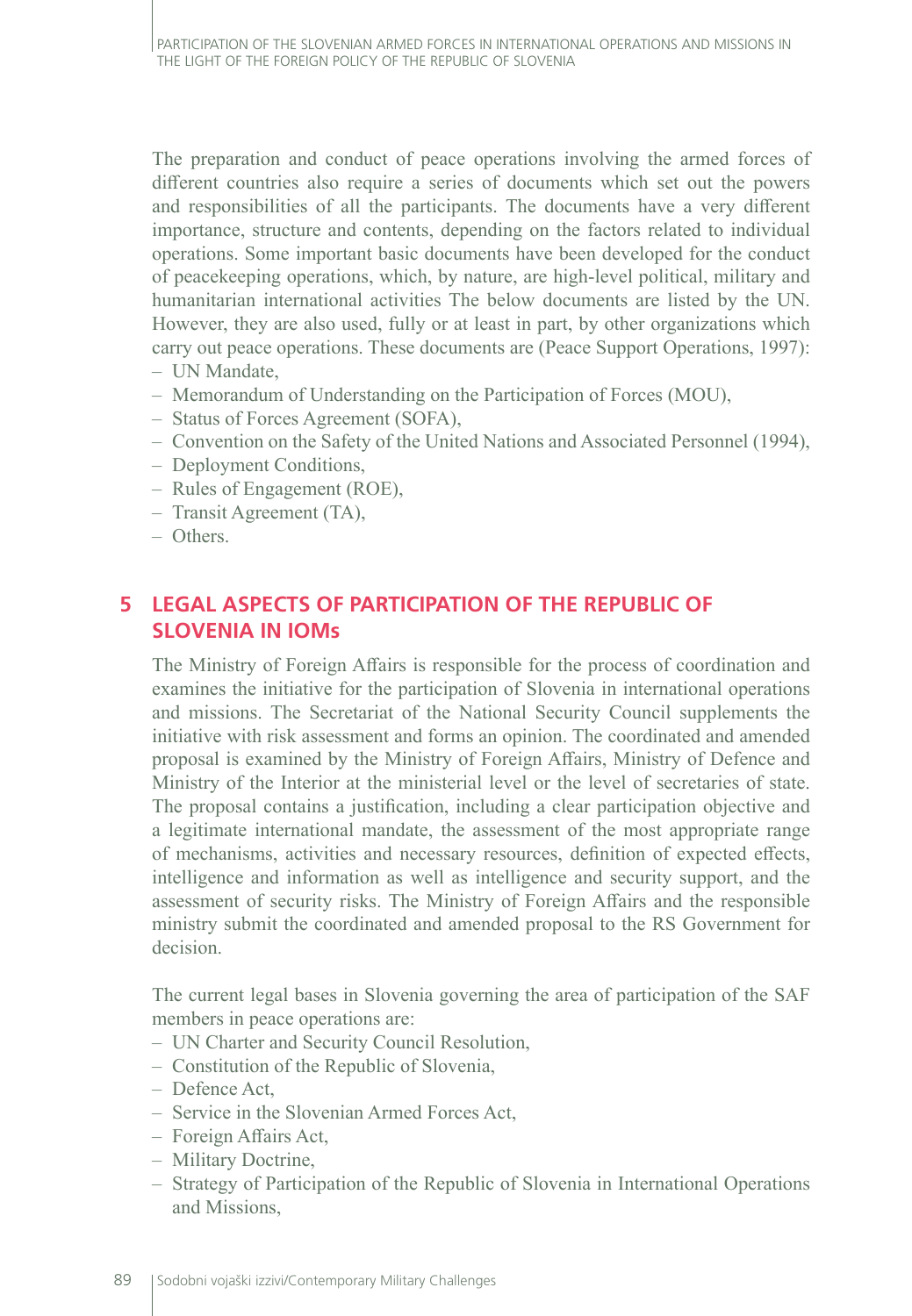- RS Government decision on the deployment of SAF units to the peace operation (adopted separately for each operation),
- International treaties and other implementing acts (adopted separately for each operation),
- Decree of the Minister of Defence on the deployment of SAF members to the IOMs, made on the basis of the decision adopted by the RS Government,
- Regulations and rules governing the labour status of members in the performance of tasks abroad,
- Unit formation table.

As a member of the United Nations, Slovenia has actively participated in peace support campaigns on the basis of decisions of this organisation's General Assembly or Security Council and will also participate in the future, if necessary, in accordance with its capabilities. Pursuant to the UN Charter provisions (Chapter 7 ), the UNSC adopts a decision on the implementation of measures against a certain country, including the use of force. On the basis of a UNSC resolution and in application of Article 84 of the Defence Act, the RS Government adopts a decision on the participation of the SAF in the implementation of those measures.

Pursuant to paragraph 3 of Article 84 of the Defence Act (Official Gazette of the RS, no. 103/2004 - ZOBr – UPB-1), the RS Government adopts a decision on the participation of the SAF in the fulfilment of commitments made in international organizations, in accordance with international treaties. In the case of the UN, the UN Charter should be regarded as an international treaty which also commits the RS. Pursuant to the provisions of the Charter governing the powers of the SC, particularly Chapter 7, the SC resolution which addresses the use of force against a certain country, clearly represents an obligation referred to in Article 84 of the Defence Act and paragraph 5 of Article 75 of the Foreign Affairs Act. Specific arrangements on participation, if necessary, would be ratified by the RS Government on the basis of paragraph 5 of Article 75 of the Foreign Affairs Act.

Article 8 of the Slovenian Constitution specifies that laws and other regulations must be consistent with the generally accepted principles of international law and international treaties which are binding for Slovenia. Ratified and published treaties can be applied directly. Formal participation requirements\*\*\* are specified in the Defence Act, particularly the amended Act which entered into force on 13 June 2002. Given the fact that the international treaty is referred to several times in the Defence Act, the process of preparation of international participation needs to take into account the provisions of the Foreign Affairs Act (Chapter 5).

The power of decision to employ the SAF based on the Defence Act is divided between the RS National Assembly and the RS Government. In exceptional cases, the President of the Republic also has such power. Chapter 5 of the Foreign Affairs Act (Official Gazette of the RS, no. 45/01) defines the conclusion of treaties, explicitly enabling or facilitating the process of ratification of those international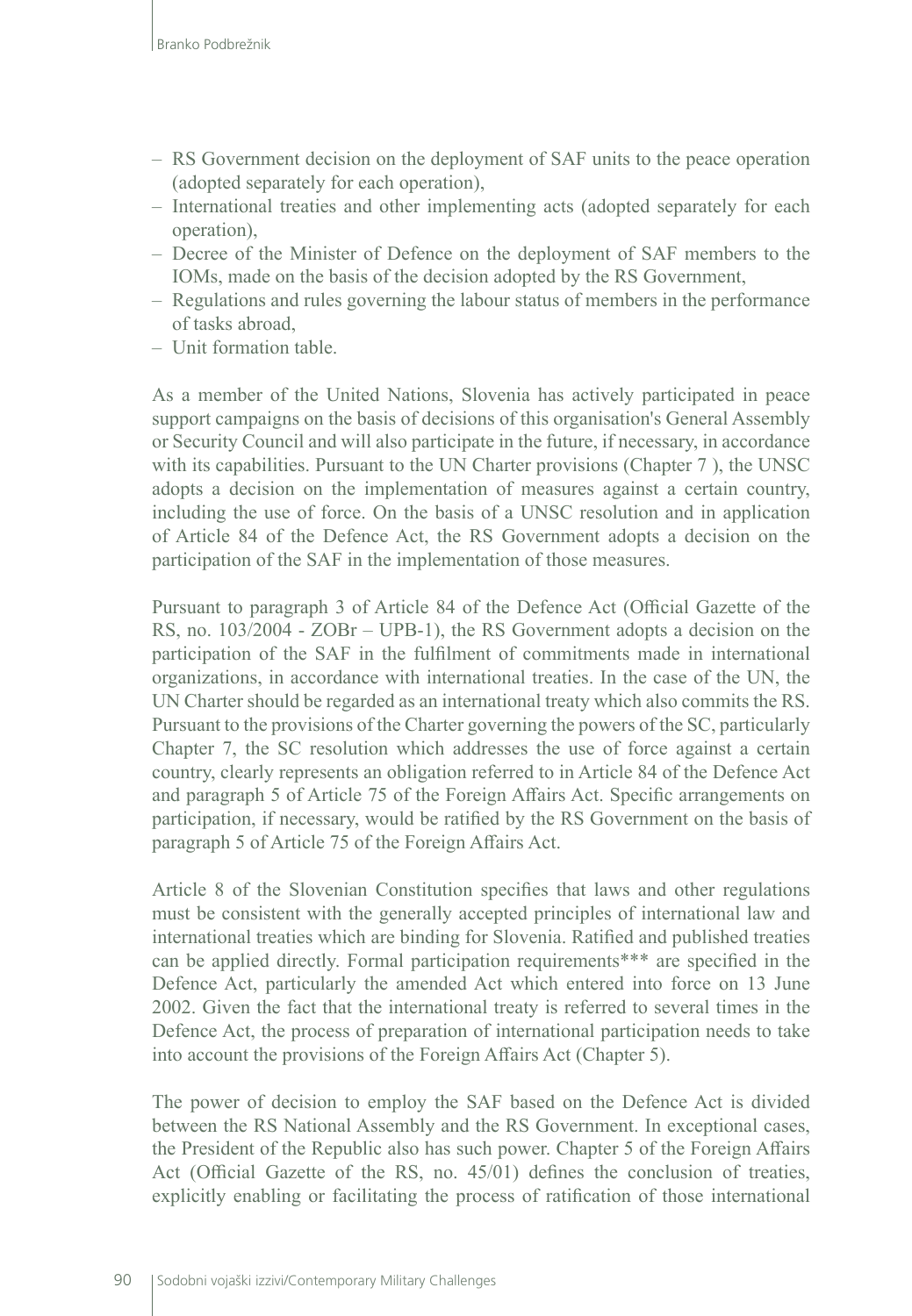treaties in the field of defence which represent the fulfillment of the commitments or decisions on international participation of the RS (Article 75). It also identifies international acts other than treaties (minutes, participation programmes, etc.) which, due to the implementation of international treaties, are concluded by joint bodies established on the basis of these treaties and pursuant to which the signatories do not assume new legal obligations. The Government is only informed about these acts. The information is communicated to the Government, which authorizes a proposed person to carry out the signature.

The SAF participation in peace operations is subject to the following three conditions:

- Security Council Resolution and mandate,
- International treaty, fulfilment of obligations in international organisations,
- Implementing acts (Memorandum of Understanding on Participation, Technical Agreement).

In the event of the existence of a Security Council resolution, the decision on the employment of the SAF is adopted by the RS Government on the basis of Article 84 of the Defence Act. The corresponding agreement is ratified by the Government. However, a provisional application of the agreement as of the date of signature based on the Foreign Affairs Act is also possible.

In addition to these basic international and national documents which represent the basis for the preparation and successful conduct of peace operations, individual countries must adopt several normative acts which enable a proper and rapid involvement in peace operations. In 2009, the RS Government adopted the Strategy of Participation of RS in IOMs, which provides a comprehensive approach of the RS in the area of IOMs.

On the basis of the above-mentioned act, the SAF General Staff prepared a directive on the planning and preparation of SAF capabilities for participation in IOMs. The directive defines the processes, procedures and planning at the strategic and operational levels for the participation of the SAF in IOMs. It also provides for the unity of planning, organisation and preparation as well as effective command and control during the SAF participation in IOMs.

The aims of the directive are as follows:

- Definition of the method of planning and preparation of SAF capabilities for participation in IOMs.
- Identification of the ways of representing the interests of the SAF in the military field in the international environment or operations in which the SAF would participate or is already participating.
- Establishment of an effective method of work and cooperation with the MoD authorities to achieve a concerted representation of national interests and the interests of the SAF in the international environment.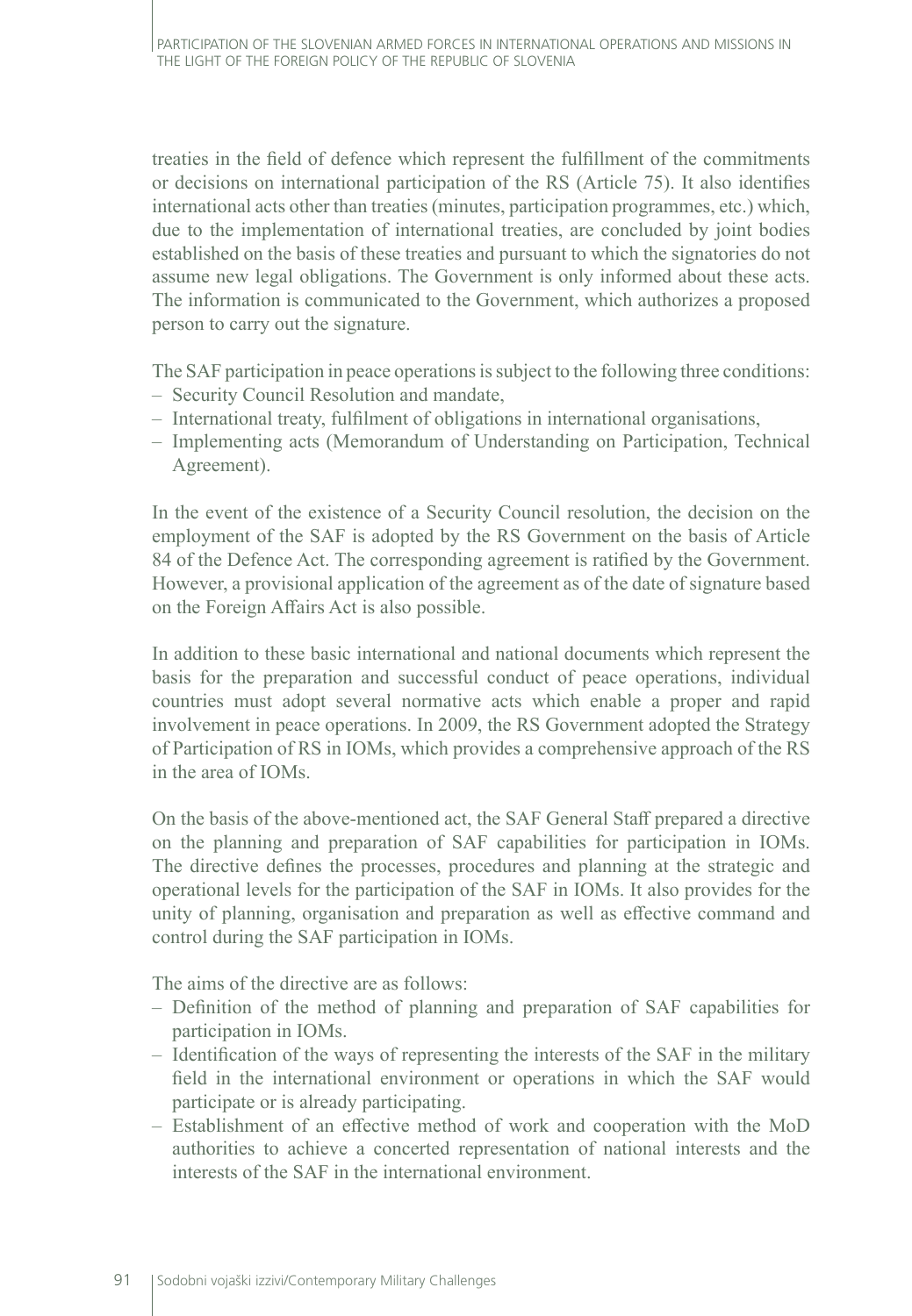- Provision of the necessary information to the SAF missions abroad, so that they are able to operate actively and effectively in accordance with national objectives, policies and obligations.
- Establishment of the processes for effective cooperation between the General Staff of the SAF (SAF GS), Military Schools Centre (MSC) and SAF units.
- Effective exchange and processing of information and documents.

# **6 SAF PARTICIPATION IN PEACE OPERATIONS**

#### **6.1 Purpose of the SAF**

The RS Constitution does not clearly identify the purpose of the SAF. The purpose of the armed forces can be inferred from: Article 4 of the Constitution, which refers to the "territorially unified and indivisible state"; Article 5, which stipulates that "the state shall create opportunities for the harmonious development of society and culture in Slovenia"; and Article 124, which states that "the nature, extent and organization of defence, inviolability and integrity of the national territory is governed by the law adopted by the National Assembly with a two-thirds majority vote of the present Members of Parliament." Article 124 also stipulates that "in ensuring security, the state primarily builds on the policy of peace and culture of peace and non-violence."

Article 2 of the Defence Act refers to the purpose of defence and stipulates that "the fundamental purpose of defence is to deter attacks on the country and to defend the independence, inviolability and integrity of the state." Article 2 also stipulates that "this purpose is further fulfilled through the integration and active participation in international security alliances in accordance with international treaties".

This means that the purpose of defence, and thus also of the SAF, is to ensure the sovereignty and independence of the RS through the defence of its territorial inviolability and integrity, which is provided through the prevention of and defence against any kind of aggression, military contribution to international peace and stability, and the involvement of the armed forces in ensuring the safety and welfare of the citizens.<sup>1</sup>

#### **6.2 Tasks of the SAF**

The SAF tasks defined in the Defence Act are as follows:

- To provide military education and training in armed combat and other forms of military defence.
- To ensure the necessary or required readiness.
- To perform military defence in the event of an attack on the state.

*<sup>1</sup> The proposed amendment of the definition of the purpose specifies more in detail the fundamental tasks of the SAF in performing the standard defence of the state, its international role and its support to other state authorities which operate either in the field of civil protection and disaster relief or in the field of assistance to other state authorities, such as the Police or Coast Guard.*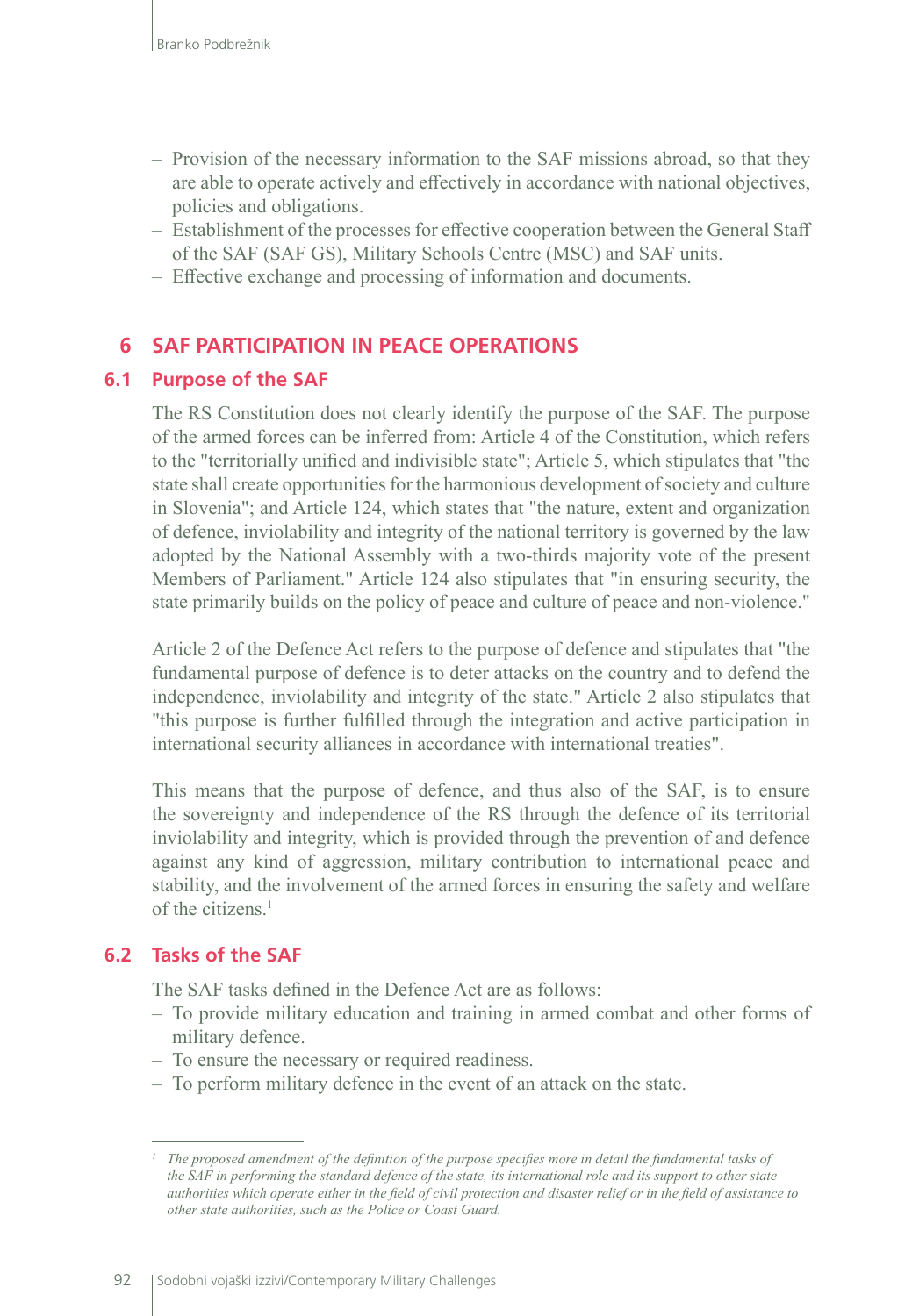- To participate in protection and rescue activities in the event of natural and other disasters in line with its organisation and equipment level.
- To fulfill obligations assumed by the state in international organisations and in accordance with international treaties.
- To cooperate with the Police in the wider protection of the national border within the national territory in accordance with the plans and upon a preliminary decision of the Government. During the performance of these tasks, the SAF members do not have police powers.

In relation to the Defence Act, the Service in the Slovenian Armed Forces Act does not add any new tasks. However, Article 22 defines in more detail what constitutes the fulfilment of commitments assumed by the state in international organizations and in accordance with international treaties.

The SAF fulfils these obligations by:

- Military diplomacy activities.
- Participation in operations, missions and other activities aimed at the prevention of conflict, maintenance and enforcement of peace and collective defence.
- Participation and conduct of activities in joint commands and units of the Alliance and other international organizations.
- Participation and conduct of activities in bodies, representations or services of international organizations.
- Participation and conduct of activities in joint commands and units, established together with other countries.
- Provision of military assistance of various forms, such as armament and military equipment.
- Provision of humanitarian assistance or assistance for the conduct of humanitarian operations.
- Participation in activities for the prevention of terrorism and other phenomena endangering stability and security.

# **6.3 Participation of the SAF units and members in IOMs**

Since 1997, Slovenia actively participates in peace operations abroad with its military units. Thus, it attempts to contribute to the establishment of peace and stability in the world, in particular in its neighbourhood and the SEE, in accordance with its abilities and interests. The causes or reasons that led to the participation of Slovenia and consequently the SAF in peace operations are as follows (Prezelj, 2003):

- Stage of development of the SAF.
- Syndrome of running away from the Balkans.
- The process of moving closer to joining international structures, especially NATO.
- Evolvement of national interest.

Based on the experience of the first instances of participation of the SAF members in peace operations abroad, my conclusion is that the involvement in the first peace operations was primarily a political decision, which was made quickly, without a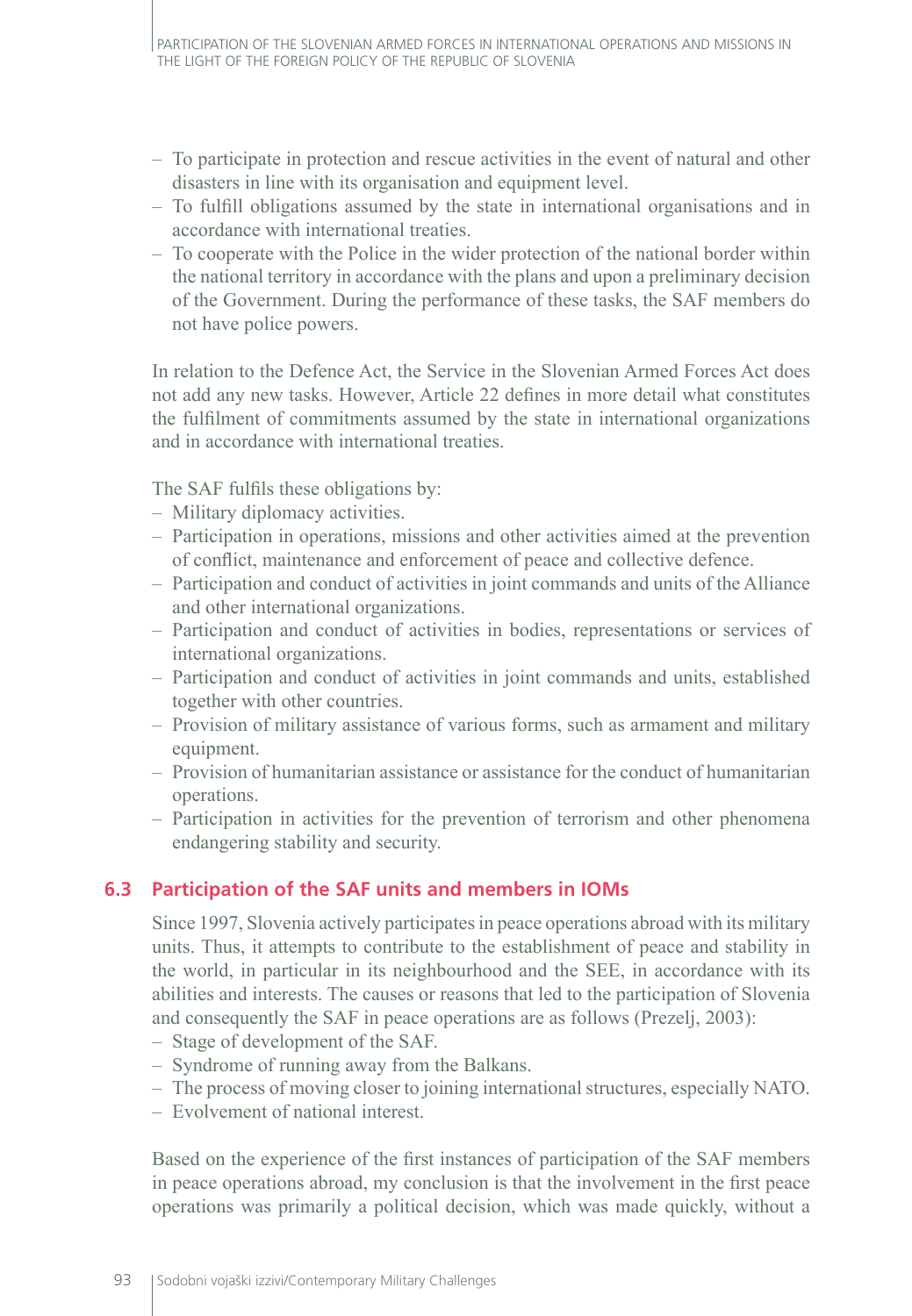comprehensive professional analysis, and was heavily influenced by the desire of Slovenia to be integrated into NATO. The political decision was followed by very intense preparations within the MoD and SAF. However, they were not supported in terms of material, financial and human resources. The political decision at the state level was not followed by support in terms of material and human resources, additional financial resources, additional employment, comprehensive legal regulation, etc. The participation in first peace operations was in fact a huge challenge in terms of organization, finances and operation.

At the same time, the question arises whether the SAF participation in peace operations is motivated by the need of foreign policy rather than that of national security. Participation in peace operations is of particular importance for the SAF, since such training enables rapid progress in the building of combat readiness, which is also important for national security. It is also necessary to train for individual situations in which armed forces may find themselves and which cannot be simulated in different training conditions. For the SAF, the development of which was based on the territorial defence doctrine, as well as for the state, participation in operations abroad was a completely new task and a new challenge. Although in the former state of Yugoslavia, some soldiers of Slovenian nationality participated in peace operations abroad, there was no systematic experience. However, it is also true that these people were not actively involved in the preparation of the first peace operations of the SAF.

Given the fact that participation in peace operations has become an entirely new category of its operation, the SAF has tried to gradually create a system of collecting and analysing the experience acquired by SAF members who participated in a certain operation. Nevertheless, up until now, these efforts have only been partially successful. For this reason, questions of organizational and substantive nature that have already been resolved but not recorded and archived continue to arise.

#### **6.4 Overview of participation of the SAF in IOMs**

In the thirteen years of participation of the SAF in IOMs (Furlan, Jazbec, 2009), its members have been involved in nineteen IOMs on three continents. Based on the decisions of the RS Government, the SAF has steadily increased its contribution in crisis areas. Slovenia's participation peaked in 2007, when it deployed an entire battalion (the SOKOL battle group), took over the area of responsibility and became directly involved in the KFOR system of command and control.

In October 2012, 430 SAF members were involved in IOMs in nine missions.

According to the available data, 7580 SAF members and MoD employees have participated in IOMs so far (PSSV, May 2012).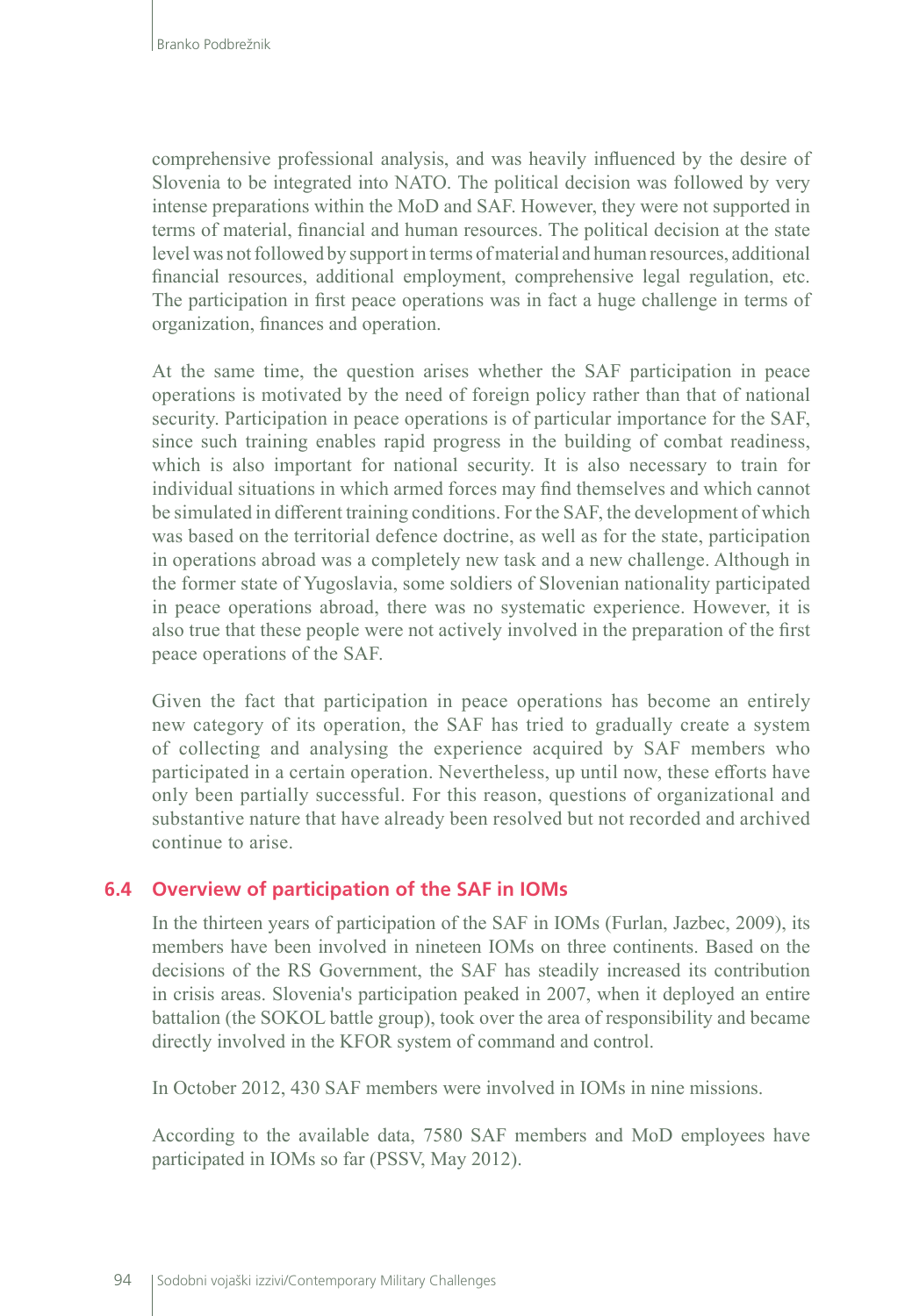In addition to SAF members, members of the Police and civilian functional specialists (CFS) are also involved in IOMs.

In 1997, members of the Police started to participate in peace missions in the framework of the defence organization of the Western European Union within the MAPE mission in Albania. Currently, 21 police officers participate in five missions. So far, the total number of police officers who have participated is 287. Every year, up to 30 police officers are involved in 14 different peace missions (http://www. policija.si/index.php/mednarodno-sodelovanje/mednarodne-civilne-misije).

Since 2007, 18 CFS have been deployed, with the total of 20 CFS deployments (http:// www.mo.gov.si/fileadmin/mo.gov.si/pageuploads/revija\_sv/2012/sv12\_07.pdf).

The overview of the participation of the SAF in IOMs so far includes, in particular, the overview of decisions of the RS Government and responses of the public to their adoption. Until 2006, Slovenian public as well as politics supported the participation of the SAF in IOMs.

The first major controversies and expert discussions began on 12 January 2006, when the Government decided that, in the context of the NATO mission to train Iraqi security forces in Iraq, Slovenia would deploy four members, including three NCOs and an officer.

Later on, the focus of controversies, involving both the political elites as well as the expert public, became the peace operation and mission ISAF in Afghanistan, where the SAF has participated since February 2004. The discussion on the SAF participation in Afghanistan was most intense upon the decision on the deployment of SAF members in ISAF, as part of its Operational Mentor and Liaison Team (OMLT). The Government adopted the decision on the basis of expert consultations at home and, in particular, in the framework of NATO. The common objective of all political discussions was the suspension of SAF participation in the ISAF operation and the withdrawal of units from the troubled area. The Government adopted a decision, according to which the SAF would participate in the OMLT up to 2012. In 2011, it would also examine the possibilities of continuation or completion of the operation. In 2012, a decision was adopted, according to which the SAF would withdraw from IOMs in 2014, when the entire international operation ISAF would come to an end.

In parallel with this initiative, there was also an initiative on the enhanced role of the RS National Assembly in adopting decisions on new IOMs or major changes, either the increase or decrease in the number of members as well as any possible changes in the mandate of an individual IOM. Thus, this kind of political and operational decisions would gain a wide political support. However, the new Coalition Agreement 2012–2015 contains no reference to these changes.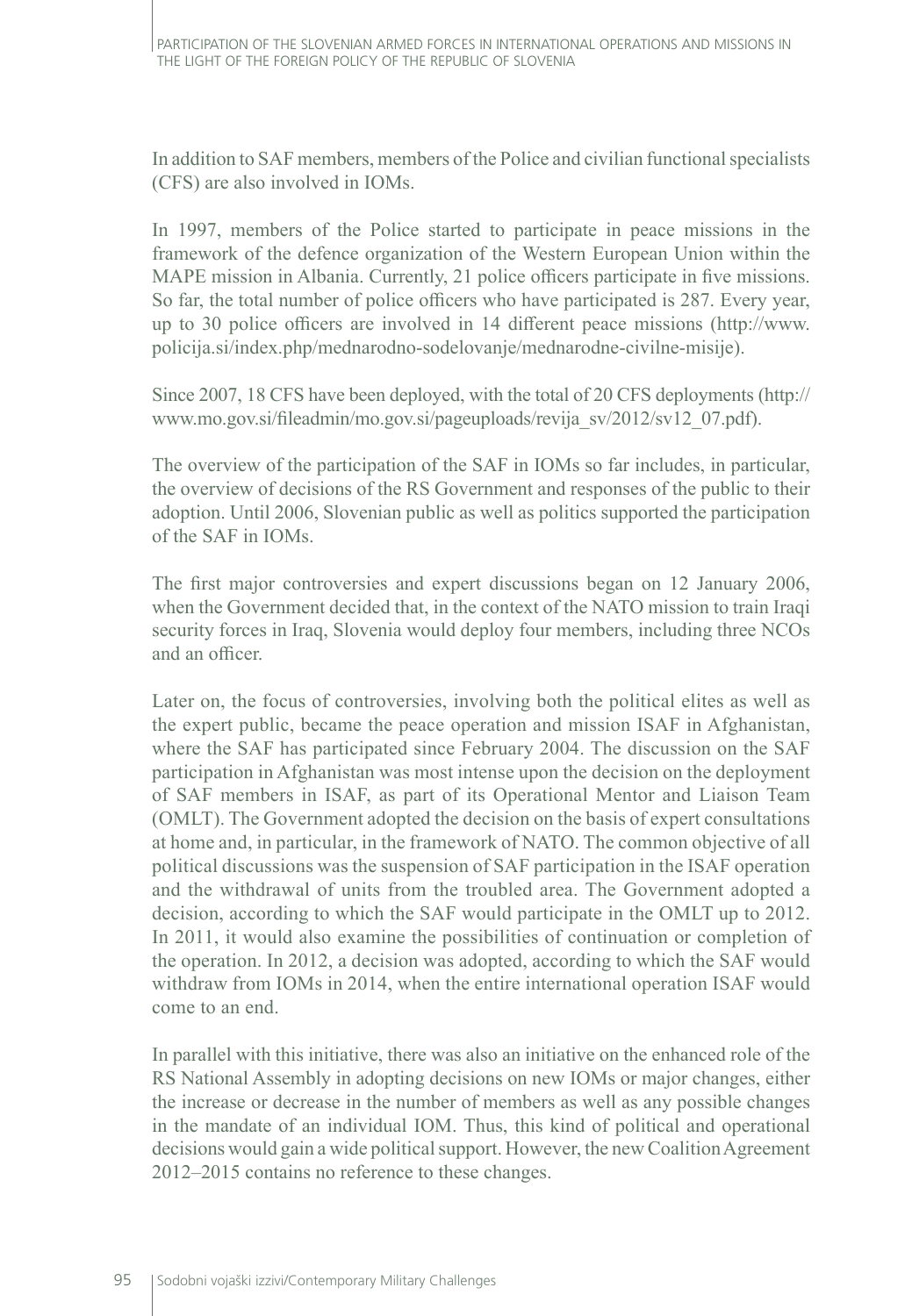In the study Slovenian Public Opinion 2005, 2007 and 2009, the question "To which regions of the world should Slovenia send its military and Police forces to conduct peace operations?" received the following answers:

|                | The area of IOMs where the SAF is present                                                     | SIM05 <sub>2</sub> | SIM07 <sub>1</sub> | SIM09 <sub>2</sub> |
|----------------|-----------------------------------------------------------------------------------------------|--------------------|--------------------|--------------------|
|                | States on the territory of the former Yugoslavia                                              | 397                | 35.0               | 36.7               |
|                | Afghanistan                                                                                   | 10.1               | 87                 | 109                |
| 3              | African states (for example Chad, Sudan)                                                      | 13.5               | 10.4               | 122                |
| $\overline{4}$ | Middle East (for example Lebanon, Palestinian territories – the West<br>Bank, the Gaza Strip) | 112                | 6.8                | 11 O               |
|                | don't know, no answer                                                                         | 535                | 616                |                    |

*Source: Malešič, Marjan, Malnar, Brina, Toš, Niko at al. Slovensko javno mnenje 2009/2: Raziskava o nacionalni in mednarodni varnosti [datoteka podatkov]. RS, Ljubljana: Fakulteta za družbene vede, Center za raziskovanje javnega mnenja in množičnih komunikacij [izdelava], 2009. RS, Ljubljana: Univerza v Ljubljani, Arhiv družboslovnih podatkov [distribucija], 2010.*

The results show public support to individual IOMs depending on the area of operation. Comparison of the above-mentioned controversies with ISAF is not possible, since the study was conducted in 2009, before the adoption of the decision concerning the deployment to OMLT. However, a very low public support to the SAF operations in Afghanistan can be observed.

The Republic of Slovenia adopts decisions on participation in IOMs and implements these decisions in accordance with the applicable legal framework, including the Constitution, Government of the Republic of Slovenia Act, Foreign Affairs Act, Defence Act, Secondment of Personnel to International Civilian Missions and International Organizations Act, Police Act, Protection Against Natural and Other Disasters Act and other important legal and implementing acts. **Conclusion**

> The SAF participates in IOMs exclusively on the basis of UN Security Council Resolutions and in accordance with the UN Charter and the EU Common Foreign and Security Policy, taking into account the strategic concept of NATO and the goals of the OSCE and Council of Europe. Participation of Slovenian military capabilities in international operations and missions follows the principle of a uniform pool of forces as well as focused and concentrated involvement in conflict areas, taking into account a comprehensive national approach and use of national advantages. Participation is planned in accordance with the principle of moderate geographical dispersion and greater specialization in the provision of certain niche capabilities.

> The SAF participation in all kinds of IOMs, except in international rescue operations, is planned in accordance with the order of priority set out in the Strategy of Participation of the Republic of Slovenia in International Operations and Missions.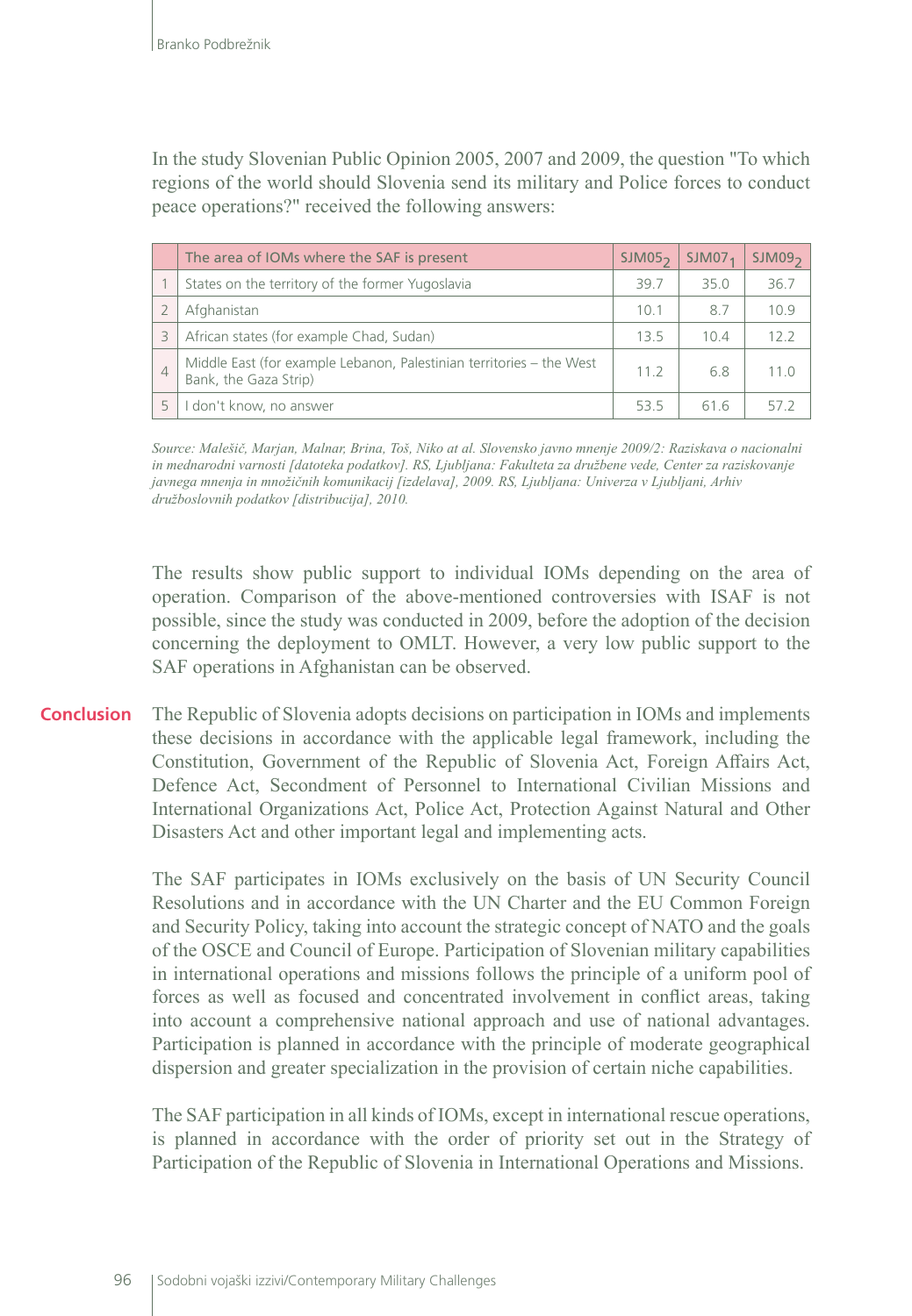This article confirms the assumption that the SAF is a suitable partner for the implementation of the Slovenian foreign policy through its participation in the UN peace forces and NATO multinational forces for peace operations (under the mandate of the UN), and to provide active assistance in the maintenance and preservation of international peace and security. Furthermore, since 1997, the SAF units have actively participated in peace operations and successfully performed all the tasks assigned to them by the RS Government decisions on the involvement in peace operations.

In the future, the involvement of Slovenia in international operations will primarily be aimed at pursuing the interests of Slovenia in the field of security and foreign policy. The SAF will therefore be primarily involved in international operations with a high degree of risk requiring an emphasized military component, rather than primarily in operations that are closer to police duties, as was confirmed during the review of the coalition agreement. At the same time, it is clear that the SAF has performed and will continue to perform their tasks abroad primarily as a result of the RS foreign policy interests, which are most often connected to security interest. As a policy instrument, the SAF must attain its foreign policy objectives also when it comes to participation in IOMs. It should be noted that both the interest of foreign policy as well as the security interest are strongly associated with NATO and the EU and the resulting obligations to provide collective defence and collective security.

The thesis which states that the involvement of the SAF in international operations requires political consensus can only be partially confirmed, since the participation of the SAF in IOMs has become the subject of political controversies as well as public discussion. The controversies started with the Government decision on the deployment of four SAF members in the context of the NATO mission to train Iraqi security forces in Iraq, continued with the participation of the SAF forces in Afghanistan, and culminated after the decision on the deployment of OMLT to ISAF14 in 2010.

This article also defends the position that only highly trained and motivated units can participate in peace operations. Up until now, this condition has been successfully fulfilled by the SAF. This position is supported by the fact that to this day, peace operations have not yet demanded any victims either in accidents or in combat

#### **Bibliography**

- *1. Direktiva o organiziranju in delovanju predstavništev in predstavnikov SV v tujini, 2009. Ljubljana: GŠSV.*
- *2. Direktiva za načrtovanje in pripravo zmogljivosti Slovenske vojske za sodelovanje v mednarodnih operacijah in misijah, 2010. Ljubljana: GŠSV.*
- *3. Furlan, B. et al, 2006. Vojaška doktrina. Ljubljana: PDRIU.*
- *4. Future Place Operations Acheving Success, 1997. Rim: NATO Defence College.*
- *5. Grizold, A., 1999. Evropska varnost. Ljubljana: FDV.*
- *6. Grizold, A., Ferfila, B., 2000. Varnostne politike velesil. Ljubljana: FDV.*
- *7. Jazbec, M. et al, 2002. Primerna zunanja politika. Ljubljana: MZZ, center za raziskave.*
- *8. Jelušič, L., 2003. Mirovne operacije, I. del. Ljubljana: MO RS/Revija SV.*
- *9. Jelušič, L., ur., 2005. Mirovne operacije in vloga Slovenije. Ljubljana: FDV.*